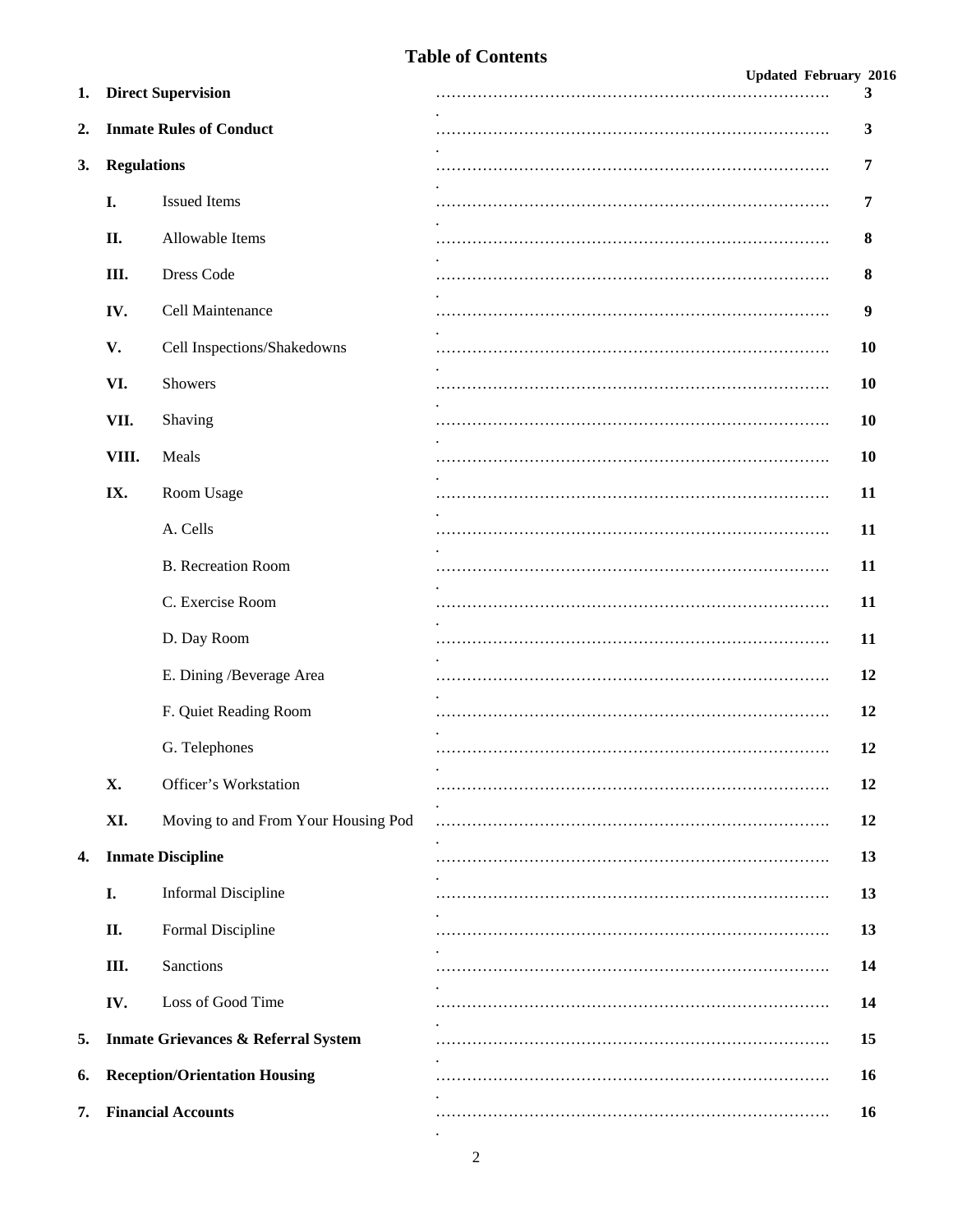| 8.  | Commissary                                                            | 16 |
|-----|-----------------------------------------------------------------------|----|
| 9.  | <b>Packages and Mail</b>                                              | 17 |
| 10. | <b>Children's Playroom</b>                                            | 18 |
| 11. | <b>Telephones</b>                                                     | 19 |
| 12. | <b>Haircuts</b>                                                       | 19 |
|     | 13. Contact/Secure Visits                                             | 19 |
|     | 14. Food Service                                                      | 20 |
|     | 15. Laundry                                                           | 20 |
|     | 16. Mental Health                                                     | 21 |
| 17. | <b>Access to Health Care</b>                                          | 21 |
| 18. | <b>Self Medication</b>                                                | 21 |
| 19. | <b>Bails and Bonds</b>                                                | 22 |
| 20. | <b>Funeral Home and Deathbed Visits</b>                               | 22 |
| 21. | <b>Law Library</b>                                                    | 22 |
| 22. | <b>Wake up and Lock in Times</b>                                      | 23 |
| 23. | <b>Court Appearances</b>                                              | 23 |
| 24. | <b>Inmate Educational</b>                                             | 23 |
| 25. | <b>Work Programs</b>                                                  | 23 |
| 26. | <b>Marriage Procedure</b>                                             | 23 |
|     | 27. Religious Service                                                 | 24 |
| 28. | <b>Smoking</b>                                                        | 24 |
| 29. | <b>Zero Tolerance of Sexual Abuse and Sexual</b><br><b>Harassment</b> | 24 |
| 30. | <b>Segregation Housing</b>                                            | 25 |
| 31. | <b>State Sentence</b>                                                 | 27 |
| 32. | <b>Alternate Housing - Annex</b>                                      | 28 |
| 33. | <b>When You Leave</b>                                                 | 28 |
| 34. | <b>Community Resource Guide</b>                                       | 29 |
|     |                                                                       |    |

#### **1. Direct Supervision**

You are entering a facility that runs under the concepts of Direct Supervision. This is a style of jail supervision that uses the design of the facility and the staff in different ways than in conventional jails. There is more emphasis placed on your behavior than on what you are accused of. The facility offers open areas and program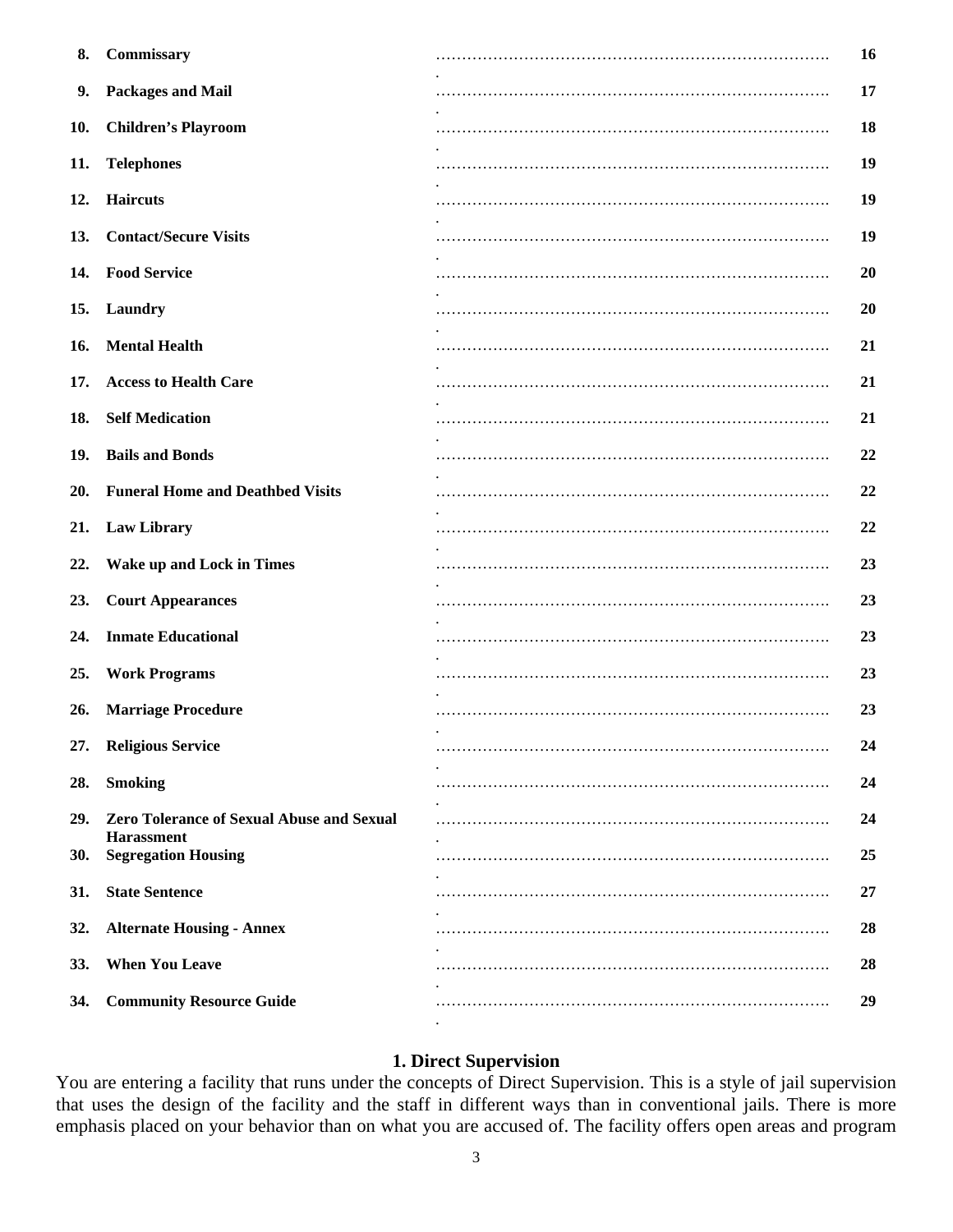space for you to use. The staff is more readily available and will be present during all your activities when you are out of your cell. There is a higher level of personal responsibility for you here. The benefits are more freedom of movement and more opportunities to participate in programs and services. We have provided you with recreation equipment and supplies that are not available in traditional jails. These are for your use and we expect you take good care of them. There is only one leader in the Housing Pod that you are being assigned to. That leader is the Deputy. Any problems that you have should be brought to the attention of the Deputy. In general there are several things that we expect from you. These are:

- Follow all rules and regulations
- Follow all staff directives and requests
- Respect the Justice Center property and personal property of others
- Maintain your assigned cell and surrounding common area in a clean, orderly and sanitary fashion
- Maintain daily hygiene standards

These simple guidelines are the foundation for our rules and regulations that are listed in the next section of this handbook. Our staff will assist you with any questions you have. It will be in your best interest to ask if you are unsure of something, so as to avoid possible disciplinary action.

It is our intention to investigate all possible criminal acts that occur in this facility. If you engage in illegal activity of any type while here you **will be arrested** *and* **prosecuted** to the fullest extent of the law.

## **2. Inmate Rules of Conduct**

Inmates are expected to behave in a rational manner while in our custody. There are certain measures that we must implement in order to ensure that everyone remains safe and secure while they are here. The following is a list of prohibited behavior. The class of violation refers to the severity, Class A1 being the most severe and Class C being the least. We view all violations as serious and intend to enforce all the rules equally, maintaining a low threshold of unacceptable behavior.

| 100.10 | <b>Assault 3rd</b>         | Initiating a physical attack against another inmate that results in no<br>injury to the inmate being attacked.                           | <b>Class B</b> |
|--------|----------------------------|------------------------------------------------------------------------------------------------------------------------------------------|----------------|
| 100.11 | Assault 2 <sup>nd</sup>    | Initiating a physical attack against another inmate that results in an<br>injury to the inmate being attacked, or other non-participant. | <b>Class A</b> |
| 100.12 | <b>Assault 1st</b>         | Initiating an attack against a staff member, whether or not it results in<br>an injury to that staff member or other non-participant.    | <b>Class A</b> |
| 100.13 | Fighting $2nd$             | Any physical confrontation with another inmate that does not result in<br>an injury.                                                     | <b>Class B</b> |
| 100.14 | Fighting $1st$             | Any physical confrontation with another inmate that results in the<br>injury of an inmate, staff member, or other non-participant.       | <b>Class A</b> |
| 100.15 | Harassment 3rd             | Initiating physical contact with another inmate that does not result in<br>an injury to that inmate.                                     | <b>Class C</b> |
| 100.16 | Harassment 2 <sup>nd</sup> | Acting in such a way that causes a staff member to be annoyed or<br>alarmed with no legitimate purpose.                                  | <b>Class C</b> |
| 100.17 | Harassment 1 <sup>st</sup> | Initiating physical contact with a staff member that does not result in<br>an injury to that staff member.                               | <b>Class B</b> |
| 100.18 | Threats 3rd                | Threatening to harm another inmate.                                                                                                      | <b>Class C</b> |
| 100.19 | Threats 2 <sup>nd</sup>    | Threatening to harm another inmate involving a weapon.                                                                                   | <b>Class B</b> |
| 100.20 | Threats 1 <sup>st</sup>    | Directly or indirectly making or implying any type of threat towards a<br>staff member.                                                  | <b>Class B</b> |
| 100.21 | <b>Smoking</b>             | Being discovered in a cell or area where there is visual sign, and or<br>scent of smoke, whether contraband is found or not.             | <b>Class B</b> |

# **Section 100 Safety and Security**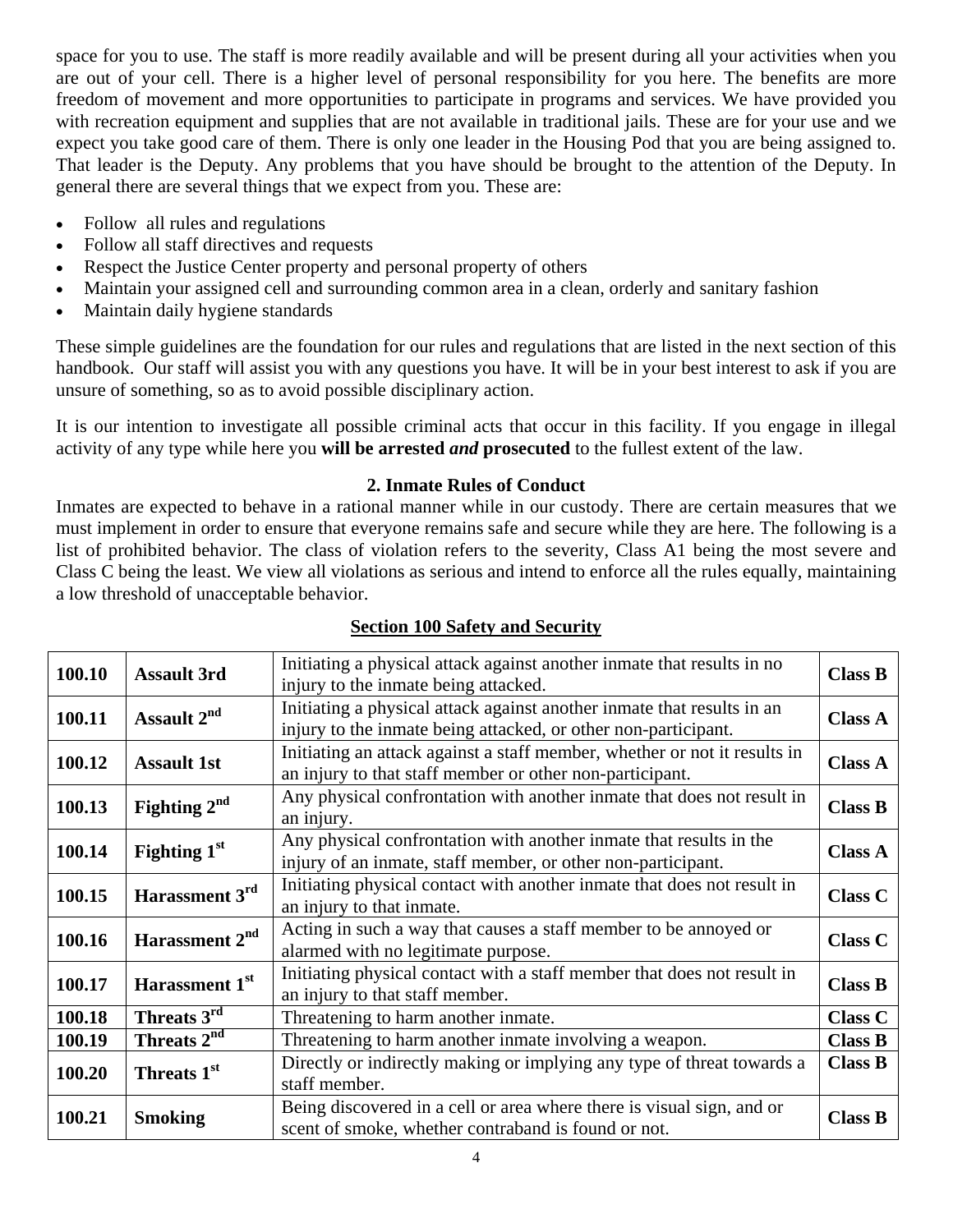| 100.22 | <b>Sexual Contact</b> | Sexual contact with consent.                                     | <b>Class A</b> |
|--------|-----------------------|------------------------------------------------------------------|----------------|
| 100.23 | <b>Sexual Abuse</b>   | Sexual contact without consent.                                  | <b>Class A</b> |
| 100.24 | <b>Sexual</b>         | Unwelcomed sexual advances, verbal comments, gestures or actions | <b>Class A</b> |
|        | <b>Harassment</b>     | of an offensive sexual nature made by an inmate.                 |                |

## **Section 200 Sanitation and Hygiene**

| 200.10 | Health Risk 8 <sup>th</sup>                      | Spitting anywhere other than your own sink or toilet.                                                                                                | Class C        |
|--------|--------------------------------------------------|------------------------------------------------------------------------------------------------------------------------------------------------------|----------------|
| 200.11 | <b>Health Risk 7<sup>th</sup></b>                | Spitting on or at another inmate.                                                                                                                    | <b>Class B</b> |
| 200.12 | Health Risk 6 <sup>th</sup>                      | Possessing, using or attempting to use instruments that are capable of<br>inserting ink or dye below the skin of yourself or another inmate.         | <b>Class B</b> |
| 200.13 | Health Risk 5 <sup>th</sup>                      | Possessing or attempting to use any instruments that are capable of<br>causing scrapes or lesions on yourself or another inmate.                     | <b>Class B</b> |
| 200.14 | Health Risk 4 <sup>th</sup>                      | Intentionally spreading, splashing, throwing, spraying, spitting blood,<br>or any fluids at another inmate or staff member.                          | <b>Class A</b> |
| 200.15 | Health Risk 3rd                                  | Throwing, splashing or spraying water or any other substance that<br>contains urine, feces or any other bodily fluids.                               | <b>Class A</b> |
| 200.16 | Health Risk 2 <sup>nd</sup>                      | Obstructing any plumbing fixture in order to cause flooding or<br>unsanitary condition.                                                              | <b>Class A</b> |
| 200.17 | <b>Health Risk 1st</b>                           | Tampering with any food or other edible item.                                                                                                        | <b>Class A</b> |
| 200.18 | Sanitation 4 <sup>th</sup>                       | Using your toilet as a means of keeping food or drinks cold.                                                                                         | <b>Class C</b> |
| 200.19 | Sanitation 3rd                                   | Failing to restore a common area to a clean and neat condition after<br>use.                                                                         | <b>Class C</b> |
| 200.20 | Sanitation 2 <sup>nd</sup>                       | Failing to maintain your cell in a clean and neat condition.                                                                                         | <b>Class C</b> |
| 200.21 | Sanitation 1 <sup>st</sup>                       | After having been previously warned or counseled for doing so,<br>remains under the bed covers during the prescribed times without prior<br>consent. | Class C        |
| 200.22 | Stockpiling 2 <sup>nd</sup>                      | Possessing any food item previously delivered on meal trays other than<br>during the mealtime it was delivered.                                      | <b>Class C</b> |
| 200.23 | Stockpiling 1st                                  | Possessing more than the amount issued of any item listed in the<br>Inmate Regulations section without prior authorization.                          | <b>Class C</b> |
| 200.24 | <b>Stockpiling</b><br>Medication 2 <sup>nd</sup> | Possessing any amount of a prescribed medication that was issued to<br>you by Medical personnel for immediate consumption.                           | <b>Class B</b> |
| 200.25 | <b>Stockpiling</b><br><b>Medication 1st</b>      | Possessing any amount of a prescribed medication that was not issued<br>to you by Medical personnel.                                                 | <b>Class A</b> |

# **Section 300 Facility Violation**

| 300.10 | Damage 4 <sup>th</sup>                              | Damaging or destroying any item issued or made available for inmate<br>use by the facility                                                                              | <b>Class C</b> |
|--------|-----------------------------------------------------|-------------------------------------------------------------------------------------------------------------------------------------------------------------------------|----------------|
| 300.11 | Damage 3rd                                          | Damaging or destroying any furniture or fixture.                                                                                                                        | <b>Class B</b> |
| 300.12 | Damage 2 <sup>nd</sup>                              | Damaging any wall (including graffiti), ceiling, floor or any other fixed<br>object in the facility.                                                                    | <b>Class B</b> |
| 300.13 | Damage 1st                                          | Intentionally or recklessly damaging, altering, defacing, rendering<br>inoperative any sprinkler head, window, door, toilet, electrical fixture<br>or telephone device. | <b>Class A</b> |
| 300.14 | <b>Intentional</b><br><b>Misuse of</b><br>Equipment | Using any facility equipment or issued item to include but not limited<br>to forms/inmate letter head/plastic bags in a way that it is not intended<br>to be used.      | <b>Class C</b> |
| 300.15 | Tampering 4 <sup>th</sup>                           | Touching the pod mirror for any reason.                                                                                                                                 | <b>Class B</b> |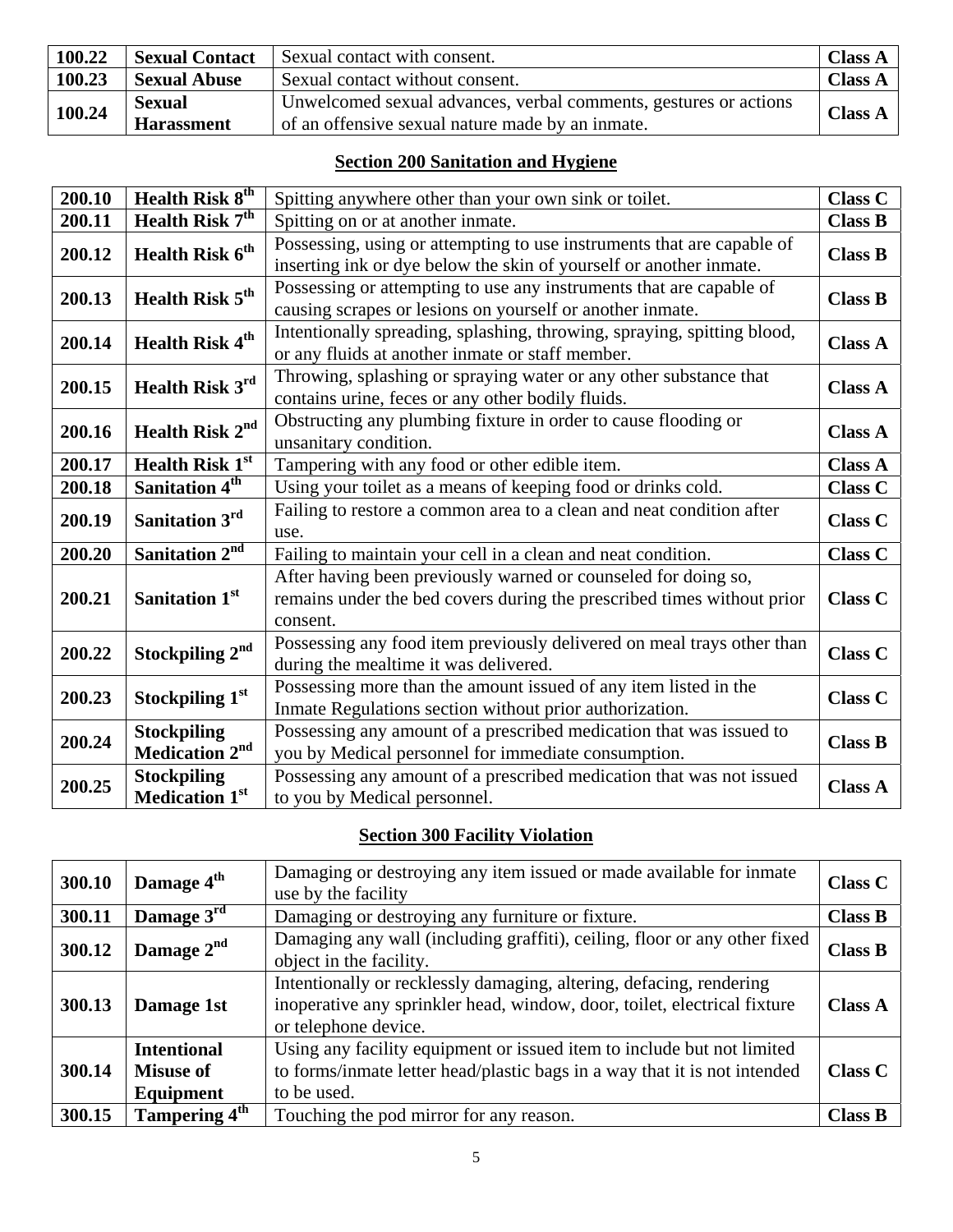| 300.16 | Tampering $3^{\text{rd}}$ | Covering or obstructing any vent or duct.                                                                                                                                                                            | <b>Class B</b> |
|--------|---------------------------|----------------------------------------------------------------------------------------------------------------------------------------------------------------------------------------------------------------------|----------------|
| 300.17 | Tampering $2^{nd}$        | Removing or tampering with any screw, fasteners or window caulking.                                                                                                                                                  | <b>Class B</b> |
| 300.18 | Tampering 1 <sup>st</sup> | Obstructing or tampering with any locking device, security grate, door,<br>window, sprinkler head, smoke detector, fire alarm, electrical fixture,<br>computer, telephone device, or any mechanical restrain device. | <b>Class A</b> |

# **Section 400 Good Running Order**

| 400.09 | <b>Refusing an</b><br>Order $6^{\text{th}}$ | Refusing to double bunk when you are classified to do so, or refusing<br>to move to another pod.                                                                                                                              | <b>Class B</b> |
|--------|---------------------------------------------|-------------------------------------------------------------------------------------------------------------------------------------------------------------------------------------------------------------------------------|----------------|
|        |                                             |                                                                                                                                                                                                                               |                |
| 400.10 | <b>Refusing an</b><br>Order $5^{\text{th}}$ | Failing to promptly obey any order issued by a staff member.                                                                                                                                                                  | <b>Class B</b> |
| 400.11 | <b>Refusing an</b><br>Order 4 <sup>th</sup> | Failing to promptly obey an order issued by a staff member, causing a<br>disruption of normal activities or services.                                                                                                         | <b>Class A</b> |
|        |                                             |                                                                                                                                                                                                                               |                |
| 400.12 | <b>Refusing an</b><br>Order 3rd             | Failing to promptly obey an order issued by a staff member to cease<br>behavior that would constitute a Class A or B violation.                                                                                               | <b>Class A</b> |
|        | <b>Refusing an</b>                          | Failing to promptly obey an order issued by a staff member during an                                                                                                                                                          |                |
| 400.13 | Order 2 <sup>nd</sup>                       | emergency situation.                                                                                                                                                                                                          | <b>Class A</b> |
| 400.14 | <b>Refusing an</b><br>Order 1st             | Failing to promptly obey an order issued by a staff member to<br><i>immediately</i> lock in a cell.                                                                                                                           | <b>Class A</b> |
|        | <b>Disorderly</b>                           | Engaging in loud, boisterous or disruptive behavior that is                                                                                                                                                                   |                |
| 400.15 | Conduct                                     | inappropriate for the setting.                                                                                                                                                                                                | <b>Class C</b> |
| 400.16 | <b>Disorderly</b>                           | Engaging in loud, boisterous or disruptive behavior during any inmate                                                                                                                                                         | <b>Class B</b> |
|        | <b>Conduct 1st</b>                          | movement.                                                                                                                                                                                                                     |                |
| 400.17 | <b>Unauthorized</b>                         | Attempting to leave or enter any area without your Identification                                                                                                                                                             | <b>Class C</b> |
|        | Area 4 <sup>th</sup>                        | Bracelet on your left wrist.                                                                                                                                                                                                  |                |
| 400.18 | <b>Unauthorized</b><br>Area 3rd             | Entering a cell, other than your assigned cell, without prior<br>authorization from a sworn staff member.                                                                                                                     | <b>Class B</b> |
|        | <b>Unauthorized</b>                         | Entering or remaining in any inmate accessible area of the facility,                                                                                                                                                          |                |
| 400.19 | Area 2 <sup>nd</sup>                        | other than your assigned housing pod, without prior authorization.                                                                                                                                                            | <b>Class A</b> |
|        | <b>Unauthorized</b>                         | Entering or remaining in any area of the facility designated as                                                                                                                                                               |                |
| 400.20 | Area 1st                                    | inaccessible to inmates.                                                                                                                                                                                                      | <b>Class A</b> |
| 400.21 | Horseplay 4 <sup>th</sup>                   | Physical contact with another inmate that is not intended to injure, or                                                                                                                                                       | <b>Class C</b> |
|        |                                             | intimidate the other inmate.                                                                                                                                                                                                  |                |
| 400.22 | <b>Horseplay 3rd</b>                        | Physical contact with another inmate that is not intended to injure, or<br>intimidate the other inmate, and as a result county property is<br>damaged (may also result in restitution to replace or repair damaged<br>items). | <b>Class B</b> |
| 400.23 | Horseplay 2nd                               | Physical contact with another inmate that is not intended to injure, or<br>intimidate the other inmate, and as a result an inmate is injured.                                                                                 | <b>Class A</b> |
| 400.24 | Horseplay 1st                               | Physical contact with another inmate that is not intended to injure, or<br>intimidate the other inmate, and as a result a staff member is injured.                                                                            | <b>Class A</b> |
| 400.25 | Diversion 4 <sup>th</sup>                   | Faking an injury or illness.                                                                                                                                                                                                  | <b>Class B</b> |
| 400.26 | Diversion 3rd                               | Lying to a staff member in order to gain a benefit that you are not<br>entitled to, or to avoid disciplinary action.                                                                                                          | <b>Class B</b> |
| 400.27 | Diversion 2 <sup>nd</sup>                   | Attempting to, or actually distracting a staff member in order to keep                                                                                                                                                        | <b>Class B</b> |
|        |                                             | them from encountering or observing an incident or problem.                                                                                                                                                                   |                |
| 400.28 | Diversion 1st                               | Interfering with a staff member who is conducting a head count or<br>tool/equipment inventory.                                                                                                                                | <b>Class A</b> |
| 400.29 | Contraband $3^{rd}$                         | Possessing any unauthorized item or substance including lead pencils.                                                                                                                                                         | <b>Class B</b> |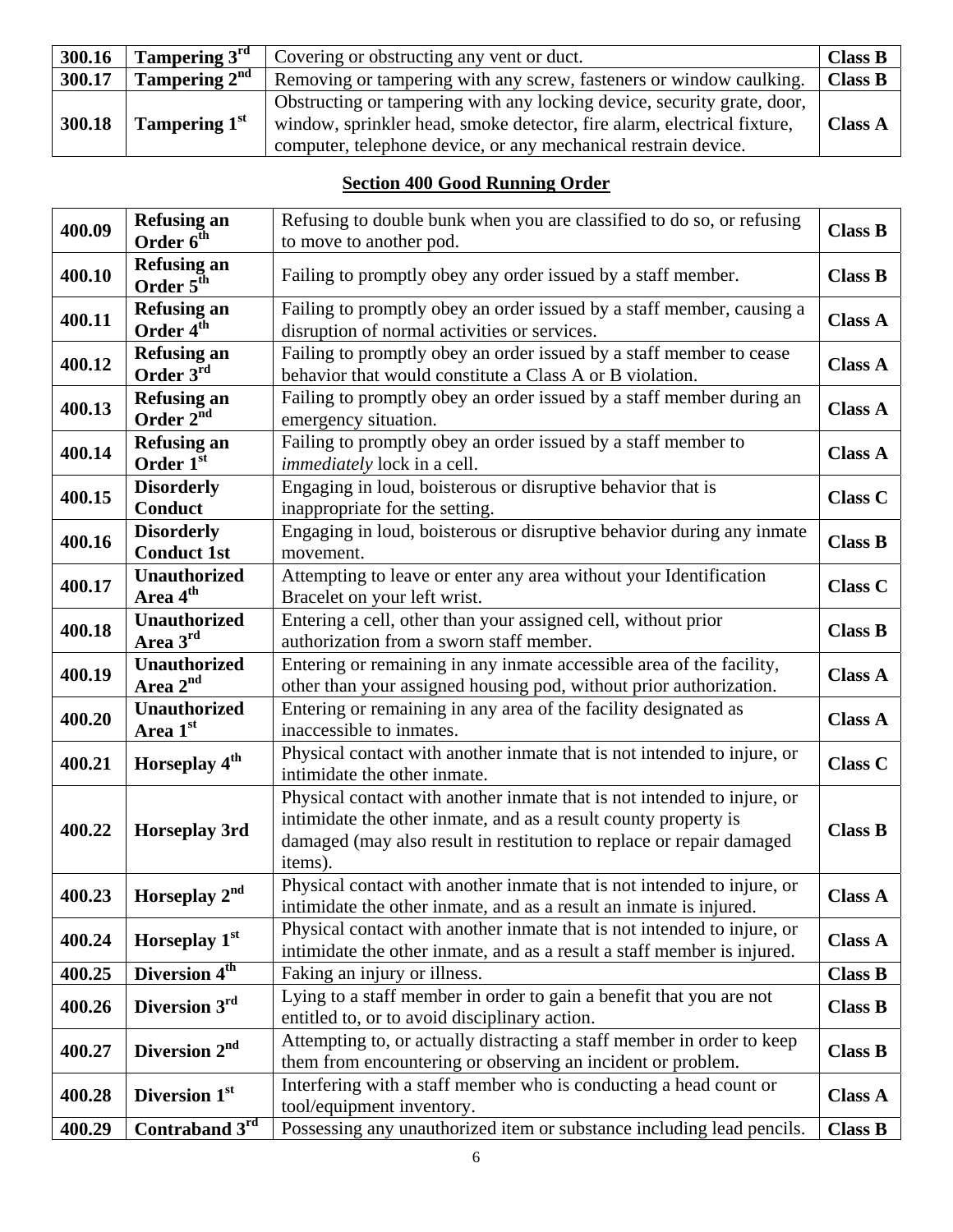| 400.30 | Contraband 2 <sup>nd</sup>       | Possessing any item or substance that is capable of endangering the                                                        | <b>Class A</b> |
|--------|----------------------------------|----------------------------------------------------------------------------------------------------------------------------|----------------|
|        |                                  | safety and or security of any person or thing in the facility.                                                             |                |
| 400.31 | Contraband 1st                   | Possessing any smoking related items.                                                                                      | <b>Class A</b> |
| 400.32 | <b>Theft</b>                     | Taking or possessing any food or other item that does not belong to                                                        | <b>Class A</b> |
|        |                                  | you.                                                                                                                       |                |
| 400.33 | <b>Gambling</b>                  | Entering into an agreement to receive or lose something of value on<br>the outcome of a game, contest, or event.           | <b>Class B</b> |
|        | <b>Trading</b>                   | Entering into an agreement with another inmate to give and/or receive                                                      |                |
| 400.34 | <b>Possessions</b>               | any personal property.                                                                                                     | <b>Class B</b> |
|        | <b>Required</b>                  |                                                                                                                            |                |
| 400.35 | reporting to                     | Failing to notify staff of loss or breakage of an issued Identification                                                    | <b>Class C</b> |
|        | Staff 4 <sup>th</sup>            | Bracelet.                                                                                                                  |                |
|        | <b>Required</b>                  |                                                                                                                            |                |
| 400.36 | <b>Reporting to</b>              | Making a false statement to a staff member.                                                                                | <b>Class C</b> |
|        | Staff 3rd                        |                                                                                                                            |                |
|        | <b>Required</b>                  | Failing to notify a staff member of either intentional or unintentional                                                    |                |
| 400.37 | <b>Reporting to</b>              | damage to county property.                                                                                                 | <b>Class C</b> |
|        | Staff $2^{nd}$                   |                                                                                                                            |                |
|        | <b>Required</b>                  | Failing to notify a staff member of an incident involving a violation of                                                   |                |
| 400.38 | <b>Reporting to</b>              | the Inmate Rules of Conduct and/or Inmate Regulations.                                                                     | <b>Class C</b> |
|        | Staff 1st                        |                                                                                                                            |                |
| 400.39 | Impersonation<br>$5^{\text{th}}$ | Pretending to be another inmate and as a result, you attempt or<br>actually receive anything that you are not entitled to. | <b>Class C</b> |
|        | Impersonation                    | Pretending to be another inmate and as a result, you attempt or                                                            |                |
| 400.40 | $\mathbf{A}^{\text{th}}$         | actually exit an area you are required to stay in.                                                                         | <b>Class B</b> |
|        | Impersonation                    | Pretending to be another inmate and as a result, you gain access to or                                                     |                |
| 400.41 | $3^{\rm rd}$                     | remain in an area you are not authorized to be in.                                                                         | <b>Class A</b> |
| 400.42 | Impersonation                    | Wearing another inmate's Identification Bracelet or an altered                                                             |                |
|        | 2 <sup>nd</sup>                  | <b>Identification Bracelet.</b>                                                                                            | <b>Class A</b> |
| 400.43 | Impersonation                    | Pretending to be another inmate and as a result, you attempt or                                                            | <b>Class A</b> |
|        | 1 <sup>st</sup>                  | actually get released from the facility.                                                                                   |                |
|        | <b>Law Violation</b>             | Any act not covered in the Inmate Rules of Conduct that would                                                              |                |
| 400.44 | $2^{nd}$                         | constitute a Violation under any Federal, State, or Local Law or                                                           | <b>Class B</b> |
|        |                                  | Ordinance.                                                                                                                 |                |
|        | <b>Law Violation</b>             | Any act not covered in the Inmate Rules of Conduct that would                                                              |                |
| 400.45 | 1st                              | constitute a Felony or Misdemeanor under any Federal, State or Local<br>Law or Ordinance.                                  | <b>Class A</b> |
|        |                                  | Not addressing a staff member by their proper title (Sergeant, Deputy,                                                     |                |
| 400.46 | <b>Disrespect 2nd</b>            | Nurse, etc)                                                                                                                | <b>Class C</b> |
|        |                                  | Using abusive or obscene language/name calling, or making an                                                               |                |
| 400.47 | <b>Disrespect 1st</b>            | obscene gesture directed toward staff.                                                                                     | <b>Class B</b> |
|        |                                  | Encouraging or attempting to encourage another inmate to violate any                                                       |                |
| 400.48 | Inciting $3rd$                   | section of the inmate handbook verbally or in writing whether or not                                                       | <b>Class C</b> |
|        |                                  | that inmate violates that section of the inmate handbook.                                                                  |                |
|        |                                  | Encouraging another inmate to violate any section of the inmate                                                            |                |
| 400.49 | Inciting $2nd$                   | handbook verbally or in writing and that inmate attempts to, or                                                            | <b>Class B</b> |
|        |                                  | actually does violate that section of the inmate handbook.                                                                 |                |
| 400.50 | Inciting 1 <sup>st</sup>         | Encouraging another inmate to violate any section of the inmate                                                            | <b>Class A</b> |
|        |                                  | handbook verbally or in writing and during the course of that inmates                                                      |                |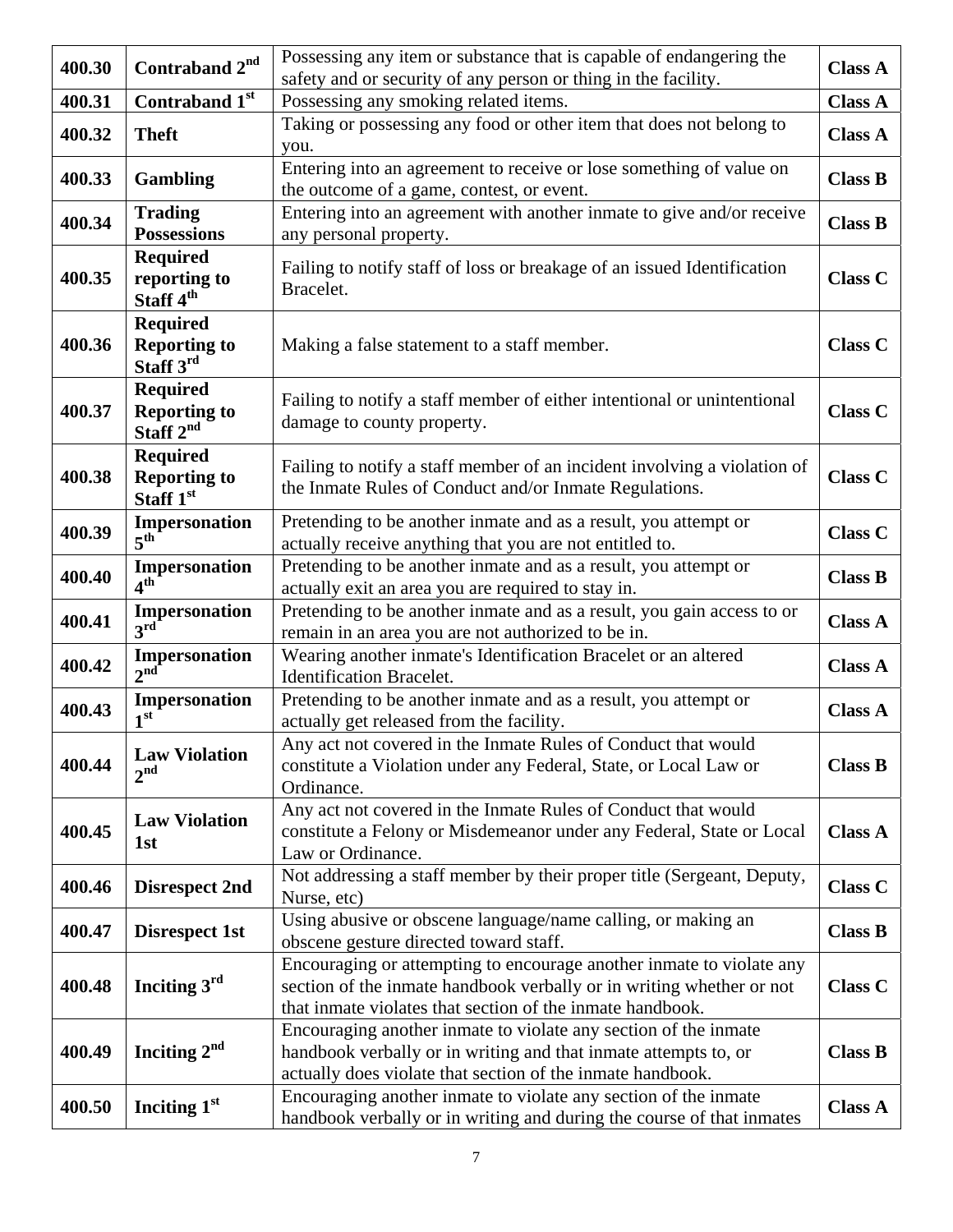|  | actions, that inmate, another inmate, or staff member is injured or |  |
|--|---------------------------------------------------------------------|--|
|  | damage to the facility occurs.                                      |  |

#### **Section 500 Capitol Violations**

| 500.10 | Escape $2^{nd}$                                          | Attempting to escape or remain outside the secure area of the facility.                                                                                                                                                                    | <b>Class A1</b> |
|--------|----------------------------------------------------------|--------------------------------------------------------------------------------------------------------------------------------------------------------------------------------------------------------------------------------------------|-----------------|
| 500.11 | Escape 1st                                               | Escaping, exiting, or remaining outside the secure area of the facility.                                                                                                                                                                   | <b>Class A1</b> |
| 500.12 | <b>Hostage</b><br><b>Taking</b>                          | Holding any inmate, civilian, or staff member against their will, with<br>or without the use or threatened use of a weapon.                                                                                                                | <b>Class A1</b> |
| 500.13 | Arson                                                    | Intentionally or recklessly causing damage to any personal or county<br>property or injury to any person by starting a fire or causing any item<br>to burn                                                                                 | <b>Class A1</b> |
| 500.14 | <b>Murder</b>                                            | Intentionally or unintentionally causing the death of any person while<br>in the facility.                                                                                                                                                 | <b>Class A1</b> |
| 500.15 | <b>Falsely</b><br><b>Reporting an</b><br><b>Incident</b> | A damaged Justice Center sprinkler head causes an immediate alarm<br>to the fire system and the 911 Emergency Center. Any inmate causing<br>such damage will be automatically charged with: Penal Law 240.55<br>$(2)$ which is an E Felony | <b>Class A1</b> |

#### **Section 600 Regulation Violations**

| 600.10 | <b>Regulation</b> | Violating any regulation as listed in the Inmate Regulations section of | <b>Class C</b> |
|--------|-------------------|-------------------------------------------------------------------------|----------------|
|        | <b>Violation</b>  | the Inmate Handbook.                                                    |                |

#### **3. Inmate Regulations**

#### **Any inmates violating any part of this section may be charged minimally with a class C violation under Section 600 above.**

The following regulations will be enforced in all areas of the facility by Justice Center staff. Inmates not adhering to any one of these regulations will be disciplined. The severity of the violation and the situation it is encountered in will determine the type of discipline that is used. You may be told to stop what you are doing, or you may be locked-in and given a Disciplinary Hearing. The staff that is present will make that determination. The way you conduct yourself while in our facility will also determine where and how you are housed. Your classification will be affected by the way you act and react to staff who is supervising you. Remember that the staff is constantly monitoring your behavior and documenting their observations. This includes the good as well as the bad. When it is time for you to be re-classified these observations will be used as part of that process. If you are having a problem with a particular staff member it will be helpful to attempt to rectify the problem, rather than make it worse by misbehavior. Communication is an essential part of getting along here in the Justice Center and you will need to be up front and open in order for it to work for your benefit.

## **I. ISSUED ITEMS**

The following items will be issued to you. They will be required to be turned in prior to your release. In the event that any of the below items are not returned, you will be held responsible for reimbursing the Sheriff's Office for the cost of replacing the missing item(s).

| $(2)$ shirts                     | $(2)$ sheets       | (2) pairs of underwear | $(1)$ cup |
|----------------------------------|--------------------|------------------------|-----------|
| (2) pairs of pants $(2)$ blanket |                    | $(2)$ T-shirts         |           |
| $(2)$ towels                     | (2) pairs of socks | (1) Inmate Handbook    |           |

Inmates on Administrative Segregation Status and Minor Male Inmates will be issued (2) Jump Suits in lieu of (2) pairs of pants and shirts. (additional clothing may be issued to inmates assigned to kitchen and laundry details).

In addition to these items you will also receive a toothbrush and a comb for your own personal use, which will not be required to be turned in. A pair of orange crocs will be issued to you (All inmates will have their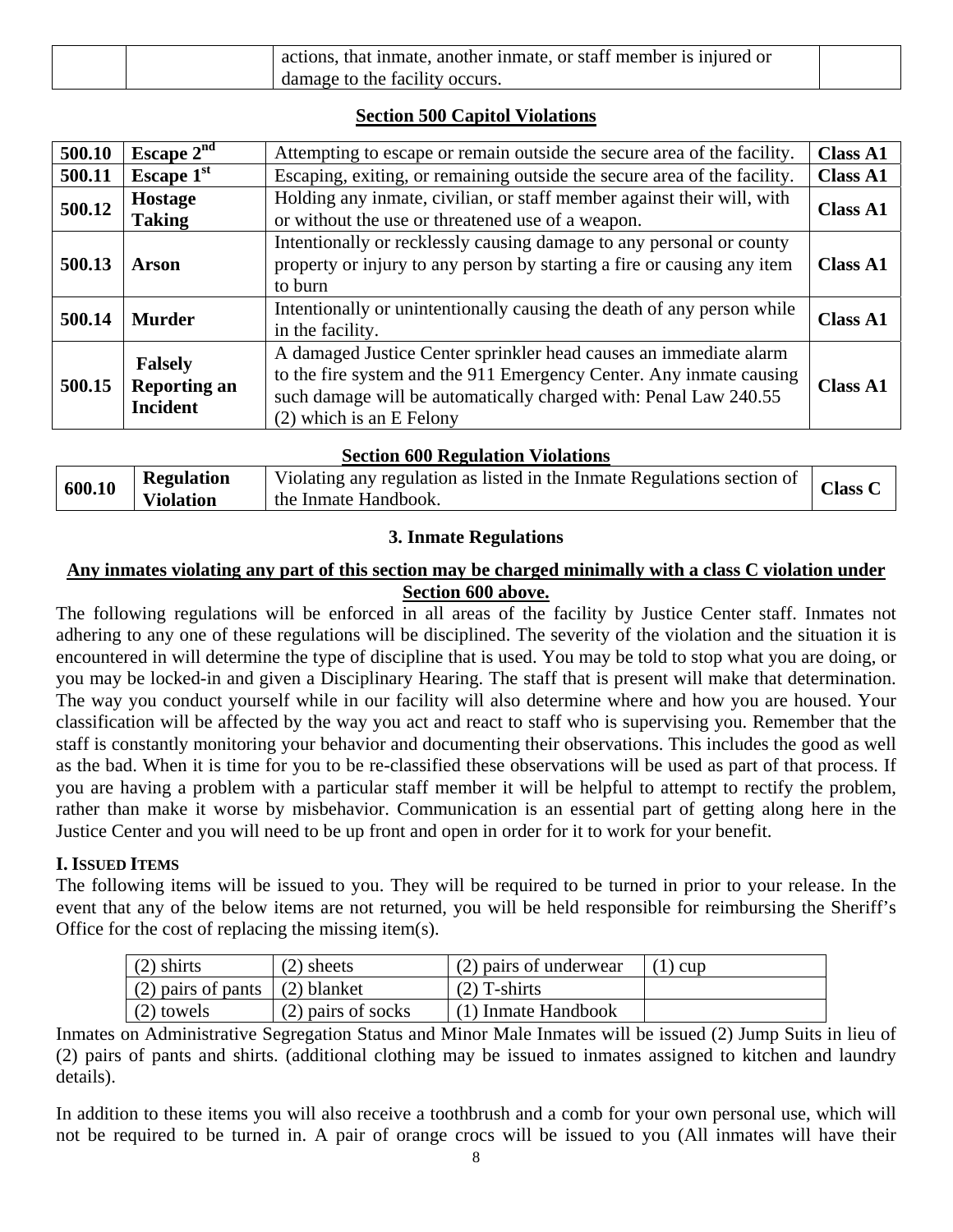personal footwear taken at Booking and stored). These will also be required to be turned in when you are released. Soap and toilet paper will be made available to you on your individual housing unit when you need them.

An Identification Wristband was placed on your left wrist when you entered the Justice Center. This wristband must be worn at all times. You may not remove the wristband for any reason until told to do so when being released. If your wristband breaks or falls off, you must report it immediately to a deputy. Failure to do so may result in disciplinary action.

#### **II. ALLOWABLE ITEMS**

The following is a list of items that inmates will be allowed to possess here in our facility. Note that there are limits to the number of each item. If you are found to have more than the prescribed amount of any of these items, you will be subject to disciplinary action.

| chair    | 2 thermal undershirt**                      | 1 plastic spoon   one current newspaper   | 1 Bible, Koran |
|----------|---------------------------------------------|-------------------------------------------|----------------|
| mattress | 2 thermal underpants**                      | 6 pair of socks 3 pairs of footwear $*/#$ |                |
|          | 1 pair prescription eyeglasses   6 T-shirts | 6 pairs of underwear                      |                |

No photo's larger then 8" X 10"

**\***(no metal clips or steel toes and must be accepted at the time of arrest)

**\*\***(Beige, white or gray only)

#(This excludes minor males) Females will be allowed to have (2) bras (no under wires)

Reasonable amounts of photographs (non-Polaroid type), books and magazines, commissary items, mail and legal material will be allowed as determined by the staff. All the above listed items must fit and be stored in the provided footlockers. Storage of these items while not in use must be level with the top of the footlockers and not overflowing. You may be restricted from access or possession of certain items as prescribed or directed by the staff, Medical/Mental Health staff or as a sanction imposed as a result of a disciplinary process.

#### **III. DRESS CODE**

Whenever you are out of your cell, you will be required to adhere to the following:

- 1) must wear a uniform shirt (T-shirt is to be tucked in).
- 2) hands are to remain out of pants and pockets at all times.
- 3) must wear pants (pulled up around waist, can not roll up legs past ankles or tuck in socks).
- 4) must wear footwear. (No shower shoes on / off the pod activities)
- 5) must wear color of uniform that is issued to you.
- 6) no headgear of any kind (unless religious and only at a scheduled service).
- 7) no combs, rubber bands, strings or other adornments in hair. (Items are considered contraband)
- 8) must wear wristband on left wrist at all times with the picture and name visible to staff
- 9) Rosary beads may not be worn on your person, and are to be left in your cells for private meditation. Rosary beads can be brought to religious services by placing them in your shirt pocket. (Minor Inmates may hold in hand while being transported to activities).
- 10) Thermal undershirts, thermal underpants and sweat shirts may not be worn to visits or religious services.

## **IV. CELL MAINTENANCE**

- 1) beds will be completely made between 7:00 AM and 10:00 PM (exceptions will be made for inmates with medical authorization for bed rest or who are assigned to special work details *only*). Must be out from under covers from 7 a.m. – 8 p.m. (Unless Authorized). Your head must be visible at all times. Covering your head with any object is prohibited.
- 2) floors will be swept and mopped and kept free from litter at all times.
- 3) nothing will be hung from or affixed to the sprinkler head, walls, mirror, door, ceilings or furniture.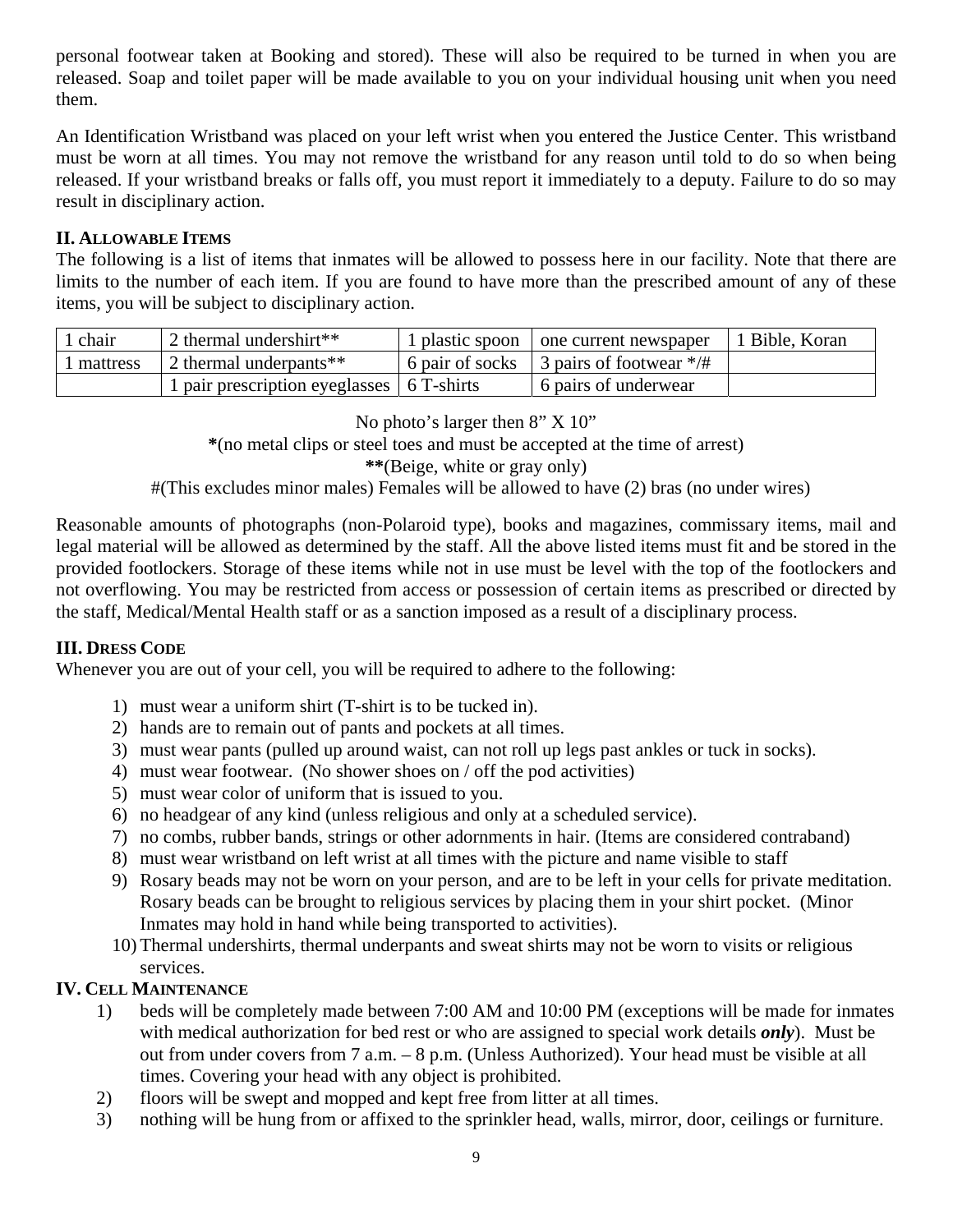- 4) all windows, windowsills, vents and light fixtures will be kept clean and free from obstructions.
- 5) toilet, sink and mirror will be kept clean at all times, (1) piece of soap in soap dish, wash cloth folded on sink.
- 6) chair will be pushed in close to the desk when not in use.
- 7) desks will have only writing and reading materials on it when being used, items will be kept in a neat and orderly fashion in the bins provided. Desk will have no other reading or writing materials stored on its surface.
- 8) shoes and other footwear will be kept neatly under the foot of the bunk when not in use.
- 9) the bins will be kept under the head of the bunk when not in use.
- 10) only clothing will be allowed to be hung on the clothing hooks provided.
- 11) laundry will not be done or hung in cell.
- 12) no nudity (pictures, art, magazines, etc.) shall be displayed or otherwise viewable from outside cell. Only inmates 19 years of age and over, will be allowed to have such material.
- 13) one of each allowable item is allowed on the desk when not in use: comb, Bible, toothpaste, toothbrush, issued cup, toilet paper. Each item must be in the recessed triangle on your desk.

## **V. CELL INSPECTIONS/SHAKEDOWNS**

Routine cell inspections will be conducted daily by deputies in your housing pod. Cells will be picked at random by our by the staff conducting the inspection. These inspections will not require your presence and the deputy will have a list of items that are inspected. All areas of the cell will need to conform to neatness and cleanliness standards as determined by the deputy. The deputy will direct you to fix any problems found in your cell. You will be required to immediately begin working on these things. You may be required to remain in your cell until the problem(s) are taken care of. The uniformity and cleanliness that is expected of you is very important here. Your cooperation is not only expected, it is required; this will enable us to offer all of the inmates a more sanitary and safe living environment. Shakedowns will occur at any time, day or night, as determined necessary by the staff. You will be required to cooperate during all phases of the shakedown and respond promptly to directions given you by the staff. Primarily these will be conducted when staff suspects that contraband (unauthorized items) is present in the facility. It is important that the staff conduct these searches so we can ensure your safety while you are here.

## **VI. SHOWERS**

- 1) one inmate per shower stall.
- 2) must keep door / shower curtains closed at all times.
- 3) must be fully clothed when entering and exiting the shower stall.
- 4) no loitering in the shower area.
- 5) can only use the showers on your level (lower or mezzanine level).
- 6) remove all soap, shampoo and other toiletry items when leaving the shower.
- 7) clean area with provided mop prior to leaving.
- 8) handicap shower stalls are for handicapped inmate's use only.
- 9) showers will be closed one half-hour before lock in times.

## **VII. SHAVING**

- 1) You may only shave during the designated time of 06:00 06:30, in your cell with the door closed.
- 2) report any problems with razors to deputy immediately.
- 3) clean razor prior to returning it to the deputy (if razor is clogged with hair, report it to the deputy).
- 4) put plastic cover on razor prior to returning it to the deputy.

## **VIII. MEALS**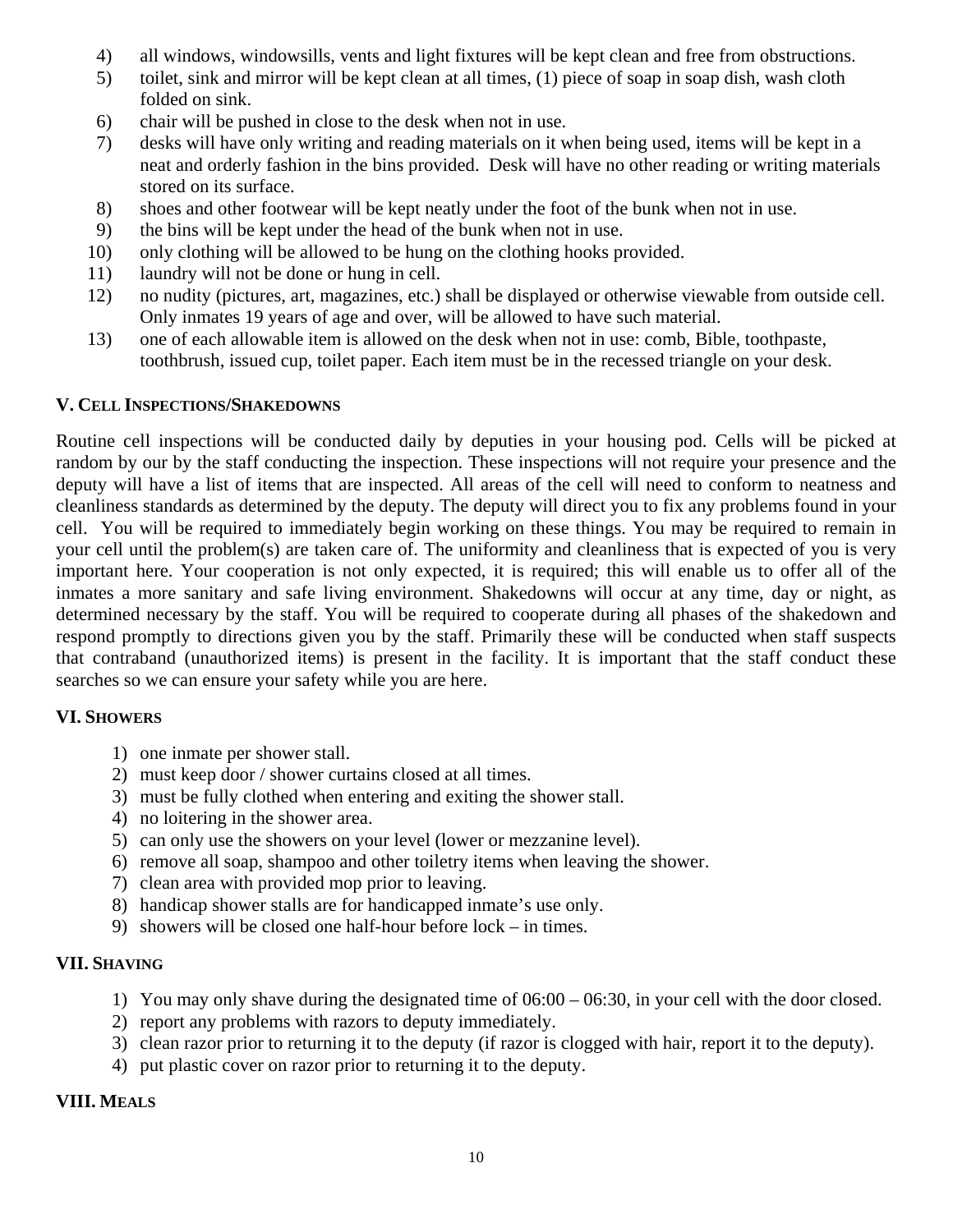- 1) follow deputy's instructions.
- 2) wait your turn.
- 3) no loud or boisterous behavior allowed.
- 4) food not eaten must be left on tray (no food items may be saved).
- 5) turn in all eating utensils after use.
- 6) take only (1) tray and beverage per meal.
- 7) may only use issued cup for beverages.
- 8) no trading or passing of meal items.
- 9) it's your responsibility to wake up and get your meal tray; no staff member will wake you for this

#### **IX. ROOM USAGE**

#### **A. Cells**

- 1) no entering a cell you are not assigned to (unless directed to by staff).
- 2) doors must be either fully opened or fully closed. If you decide that you are going to leave your door open you assume all risks associated with your decision. One example of a risk incurred is if someone were to use your cell to smoke in. You maybe called on to prove your innocence through the process of a formal hearing. As a reminder, the mere smell of cigarette smoke is enough to constitute a violation.
- 3) lights out from 1:00 AM to 6:00 AM (unless otherwise posted).
- 4) no talking cell to cell.
- 5) must be kept clean.
- 6) no yelling/talking in vents at any time.
- 7) no standing on toilet, sink, desk, chair, bunk or handicap railings.
- 8) no talking to an inmate that is locked in.
- 9) call button is to be used for emergencies only.
- 10) anytime the Sheriff's S.E.R.T. team enters your pod you are to remain on your bunk, unless instructed to do otherwise.

#### **B. Recreation Yards**

- 1) ask permission to enter.
- 2) no hanging on the rim or backboard.
- 3) no climbing.
- 4) no arguing.
- 5) no eating or drinking.
- 6) no towels allowed.
- 7) must wear at least shoes, pants and T-shirt (no bare feet or bare chests).
- 8) must have uniform shirt on when leaving area.
- 9) no furniture or exercise equipment allowed.
- 10) no yelling or communicating with people on the street.

#### **C. Exercise Room**

- 1) ask permission to enter.
- 2) use equipment as it was designed to be used.
- 3) must wear at least shoes, pants and T-shirt (no shorts, bare feet or bare chests).
- 4) must have uniform shirt on when leaving area.
- 5) no towels allowed.
- 6) no eating or drinking allowed.
- 7) leave area as you found it.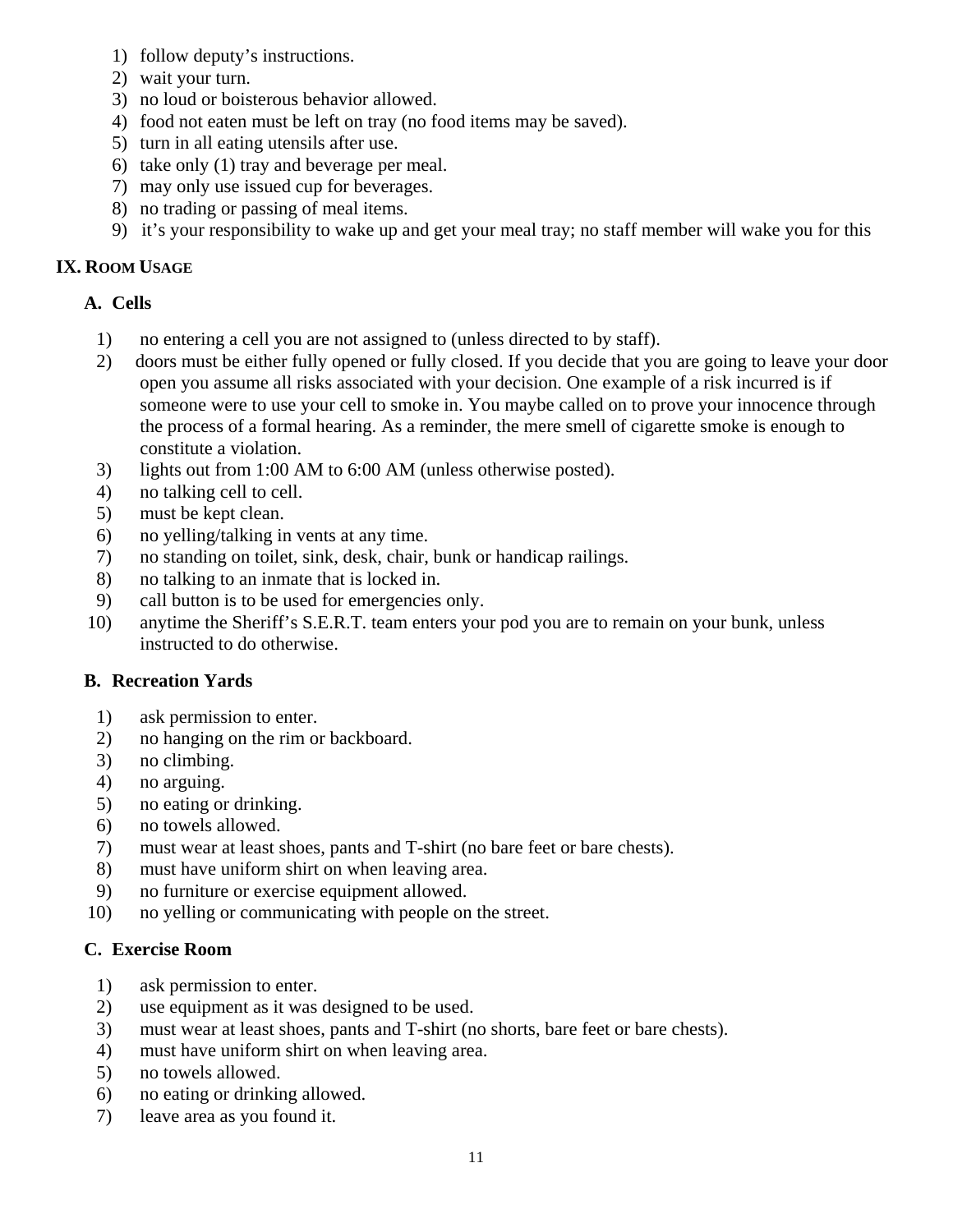- 8) no removing exercise equipment from the room.
- 9) no standing on equipment.
- 10) no loitering.

## **D. Day Room**

- 1) no food or beverage items allowed.
- 2) no loud or boisterous behavior.
- 3) no sitting or standing on tables, no feet on furniture.
- 4) no standing on chairs.
- 5) no sitting or loitering on the stairs.
- 6) no touching the televisions or sound bars.
- 7) must ask permission to move furniture.
- 8) no loitering in front of cells.
- 9) no posting anything on bulletin board.

# **E. Dining Area and** B**everage Center**

- 1) no loud or boisterous behavior.
- 2) no sitting or standing on tables, no feet on furniture.
- 3) no standing on chairs.
- 4) must ask permission to move furniture.
- 5) leave area in a neat and orderly condition
- 6) clean up after yourself.
- 7) no loitering in front of cells.
- 8) must clean up after yourself, wipe off hot pot after each use.
- 9) must turn water off after using it.
- 10) must report any missing or broken game pieces to the deputy.
- 11) return games and cards to proper place after use.
- 12) no issued games or cards allowed in cells.
- 13) no washing hair or clothing in sink.

# **F. Quiet Reading Room**

- 1) ask permission to enter.
- 2) no food or beverage items allowed.
- 3) no loud or boisterous behavior.
- 4) keep door closed at all times.
- 5) leave area in a neat and orderly condition.

# **G. Telephones**

- 1) only one inmate on each telephone.
- 2) no sharing telephone calls, or 3 way calls.
- 3) no congregating around the telephones.
- 4) no feet on the walls.
- 5) no tipping/tilting while sitting on the stools
- 6) reasonable time limit on phones, as defined by pod deputy.
- 7) must use own PIN number

# **X. OFFICER'S WORKSTATION**

1) must ask permission to approach.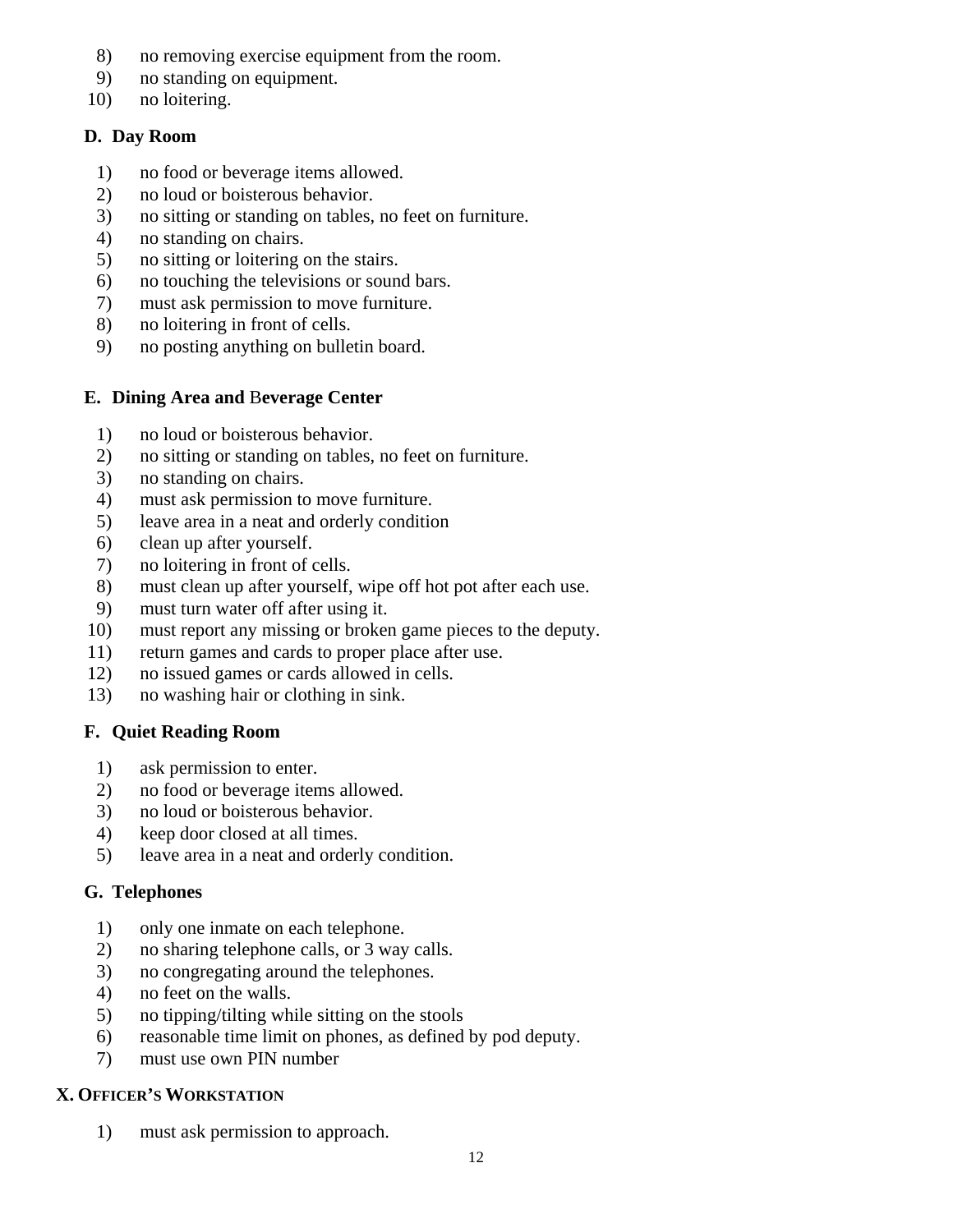- 2) must approach where directed by the deputy.
- 3) no touching any items on the work surface.

#### **XI. MOVING TO AND FROM YOUR HOUSING POD**

- 1) must submit to a pat search whenever requested by staff.
- 2) walk with right shoulder to wall.
- 3) stay in single file.
- 4) no loud or boisterous behavior.
- 5) follow staff directions immediately.
- 6) do not touch any intercom, elevator control or security device unless directed to by staff.
- 7) must be fully dressed including uniform shirt, pants and shoes. (Those who are issued Jump Suits must have zipper zipped up neck)
- 8) hands must remain out of pants at all times.
- 9) need to be ready for transport, staff will not return for pick-up.
- 10) no personal items may be taken to any activity.

## **4. Inmate Discipline**

Inmate Discipline is how we provide you with a safe and secure environment here in the Justice Center. It is important that you understand that the reason we have rules and regulations in our facility is not to make you uncomfortable. It is intended only to regulate everyday activities and foster an orderly, self respecting community. Any inmate who is placed on Administrative Segregation or locked in longer than 23 hours will not be allowed to attend any educational program offered within the Justice Center. This includes but is not limited to on the Pod GED Programs. Inmates that are locked in longer than 23 hours will be offered the opportunity of cell study, where the appropriate work and instruction will be offered to the inmate in his/her cell.

There are several ways that our staff can discipline you while in our facility. The main two categories are Informal Discipline and Formal Discipline. The following is a brief description of these two types of discipline.

# **I. INFORMAL DISCIPLINE**

Informal discipline is used by our staff to handle most minor rule and regulation infractions. The idea is simply to correct unacceptable behavior in an informal way and make sure you do not repeat the behavior. There are several ways to do this, some of them are;

- *On the Spot Correction* simply telling you to stop violating the rule or regulation.
- *Counseling* sitting down and discussing the violation and explaining the disciplinary actions that will result if you continue to misbehave.
- *Administrative Restriction* restricting you from or to an area or activity for a period of time.

All of these types of discipline are documented by the deputies on a behavior monitor sheet that is made part of your classification record. The way you respond to these types of discipline will determine if stricter methods will be necessary to ensure you do not repeat the violation.

# **II. FORMAL DISCIPLINE**

Formal discipline occurs when you are accused of committing a serious violation of the rules of conduct or you do not respond appropriately to informal discipline. The staff will file a report outlining your behavior. You will then be served with a Misbehavior Report that lists the charges being lodged against you and the circumstances surrounding the incident. You may be ordered to lock into a cell, either in your housing pod, a different housing pod or in Segregation Housing. The lock in could be for up to 24 hours without a formal hearing. This Administrative Segregation may be extended until a formal hearing is held, if determined necessary by the Chief Custody Deputy or his designee.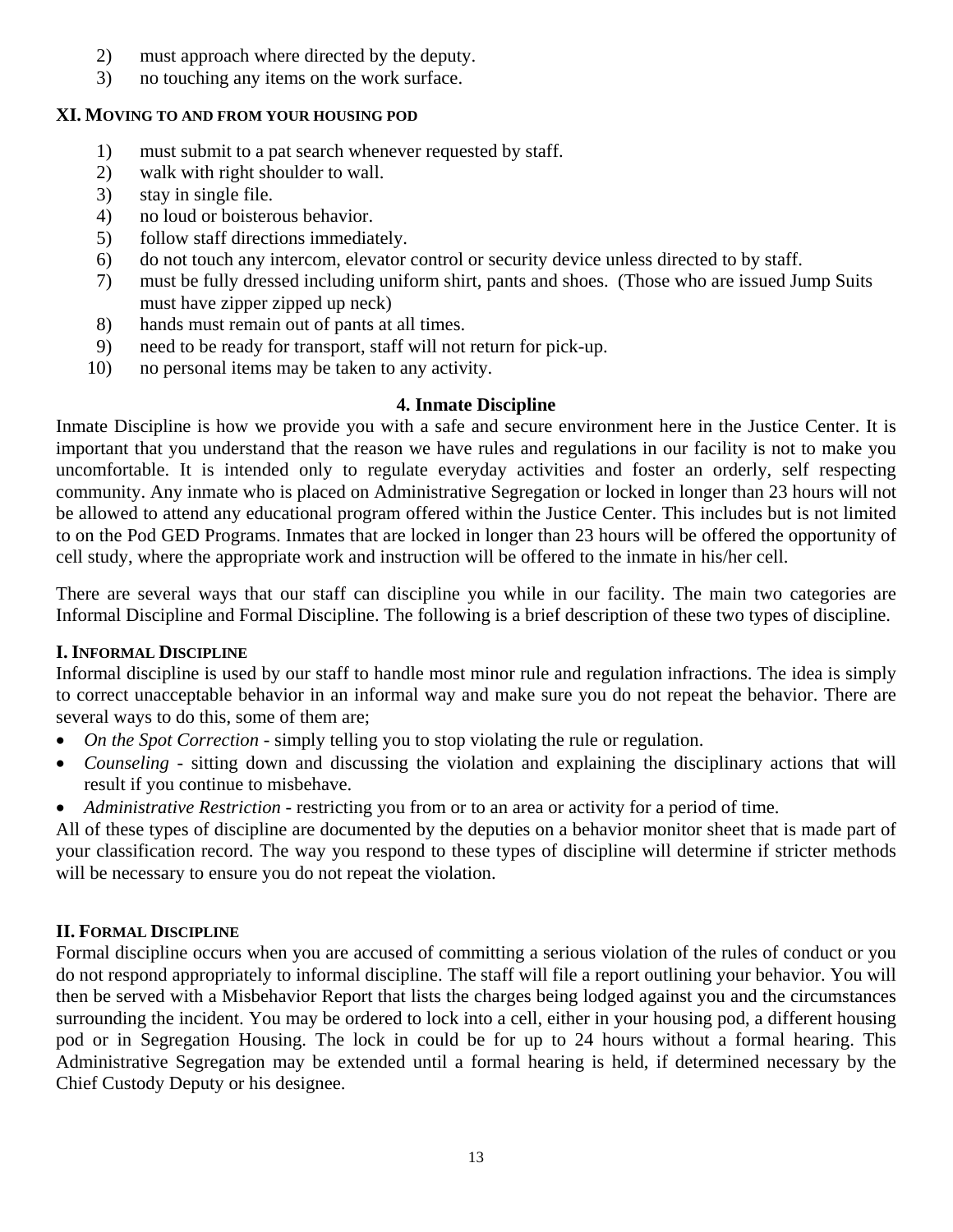At this point, if you are accused of Class B or Class C violations, you may be offered an Inmate Misconduct Resolution Report (IMRR). This is a plea bargain that is agreed to by you and the staff. The sanctions you receive are less than what is available if you are found guilty during a formal hearing. There is no appeals process if you plead guilty in this way.

If you are accused of a Class A or A1 violation, or the sergeant does not feel that the matter can be handled with an IMRR, you will be given a Formal Disciplinary Hearing. You will be given a Misbehavior Report listing the charge(s). Your hearing will be held within fifteen (15) business days (weekends and holidays do not count). Included in the Misbehavior Report is a Hearing Notice that lists an approximate date and time scheduled for your hearing at least twenty-four (24) hours prior to the hearing. You can waive the time requirements if you like, but it must be in writing, and it may not be possible to give you the hearing right away if you do. If you feel you need assistance in preparing your case because you have trouble reading, writing or speaking English, you can request help from the supervisor serving you with the notice. The hearing officer will determine if assistance is necessary.

The hearing itself will consist of a presentation of the documents filed by the staff supporting the charges against you. You will be allowed to present your side of the story. If you wish to call witnesses on your behalf, the hearing officer will document your request and decide whether to have the witness brought to the hearing. The hearing officer may determine that a list of questions be prepared and asked of the witness without bringing them to the hearing. The responses would then be made a part of the hearing record.

After this is done, the hearing officer will decide whether you are guilty or not guilty of the charges that were lodged against you. Only the charges you were formally notified of will be considered.

## **III. SANCTIONS**

If you are found guilty or plead guilty at the formal hearing, the hearing officer will decide the sanctions to impose. Sanctions may include counsel or reprimand, the loss or privileges, Lock-in's, restitution for damaged property, loss of weekly visitation time and loss of good time. If you are found guilty of a misbehavior charge, a disciplinary surcharge up to \$25.00 may also be imposed. The severity of the incident will determine the number and length of the sanctions. The following is a list of the maximum sanctions that are available:

| Type of Violation | 1st offense | 2nd offense | 3rd offense |
|-------------------|-------------|-------------|-------------|
| Class $A/A1$      | 28 days     | 40 days     | 60 days     |
| Class B           | 21 days     | 30 days     | 45 days     |
| Class C           | 14 days     | 20 days     | 30 days     |

# **Class A or A1 offenses for the 4th offense or capitol offenses can carry a lock-in of up to 2 years**.

Lock-Ins can be served in part or in whole in the Segregation Housing Unit. Inmates completing a stay in a Segregation Housing Unit will be required to go through the Reception/Orientation process before returning to a General Population Housing Unit.

Inmates who are discharged from custody and currently serving a lock-in or having sanctions on them, and return with-in thirty days will continue any sanctions that remain on that hearing.

During a disciplinary hearing if an inmate is found or pleads guilty to Smoking 100.21 for the  $3<sup>rd</sup>$  time the inmate will be restricted to secure visits only and be locked in accordingly,  $3<sup>rd</sup>$  time 30 day lock-in,  $4<sup>th</sup>$  time 40 day lock-in. Each additional violation will increase by 10 day increments. Progressive discipline will apply. Inmates will receive secure visits offered on Tuesdays and Thursdays 7:30 AM – 8:30 AM for the duration of his or her sanction.

## **IV. Loss of Good Time**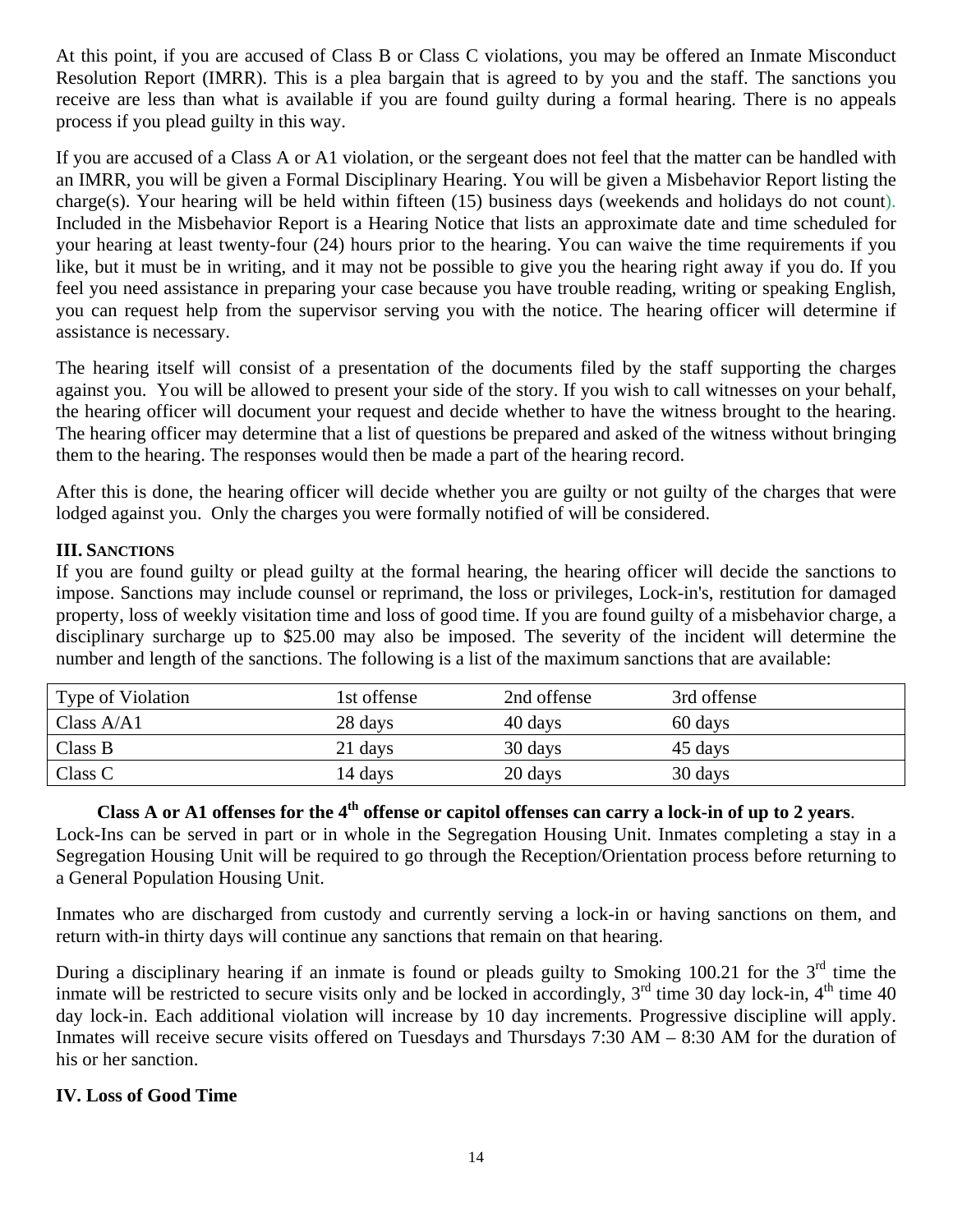If you are an inmate who is sentenced and housed here from another facility, such as the Onondaga County Correction Facility, and you become the subject of Formal Discipline, we will consider imposing loss of good time as a possible sanction in the event that you are found guilty or plead guilty at your hearing. The good time will be deducted from your official jail time record and the sanctions will be served as part of your sentence. You will be notified in writing if these sanctions alter your release date.

You may appeal the decision of the hearing officer by writing to the Chief Custody Deputy within 2 business days of receiving your hearing results. You will need to be specific concerning the reason(s) for your appeal. The Chief's decision is final and cannot be appealed. The Chief can not add to any sanctions imposed by the hearing officer.

#### **5. Inmate Grievances**

Inmate grievances are simply written inmate complaints about facility policies, procedures, rules, practices, programs or actions of any person within the facility. Dispositions, surcharges and sanctions resulting from disciplinary hearings and administrative housing decisions are not subjects for the grievance procedure. You will not always feel that you have been treated fairly or that an incident has been handled correctly. Our policies and procedures are always in the process of being reviewed and updated. The inmate grievance procedure is designed to give you the opportunity to have input in that process. It is not intended to be a form of intimidation towards our staff, nor will we allow it to be used in that fashion. Discipline is not grievable. Inmates may not file grievances for other groups of inmates, also grievances will not be accepted for actions of a third party.

- There are several things that should happen before you file a grievance.
- First, try to resolve the complaint with your housing pod deputy.
- If the deputy can not resolve your complaint, you then fill out a grievance form (they are located at the forms box, or ask your housing pod deputy).
- The deputy you spoke with will then fill out the portion of the form that explains what he/she did to try and resolve your complaint and return the form to you (inmates must file a grievance within five days of the date of the act or occurrence giving rise to the grievance).
- A sergeant will be notified by the deputy.
- Depending on the nature of your complaint and other circumstances, the sergeant may not come to your pod immediately.
- When the sergeant does arrive, you then need to give the form to the sergeant.
- If you and the sergeant can not resolve your complaint, the sergeant will fill out the portion of the form that explains what he/she did to attempt to resolve your complaint.
- The sergeant will then pass the form on to the Watch Commander (lieutenant) for review.
- If the lieutenant can try to resolve the complaint, you may be contacted by him/her.

If there is still no resolution to your complaint, the form will be passed on to the Grievance Coordinator. A grievance officer will be assigned to review your complaint and either meet with you or respond to you in writing within (5) business days (does not include weekends and holidays).

Within (2) business days of receiving your notification from the grievance officer, you can appeal his/her decision to the Chief Custody Deputy in writing. The Chief will make the final determination and notify you within (5) business days of receiving your request for appeal.

You can appeal the Chief's determination to the New York State Commission of Correction within (3) business days of receiving the Chief's notification. The address is as follows:

> Alfred E. Smith State Office Building 80 South Swan Street, 12th Floor Albany, New York 12210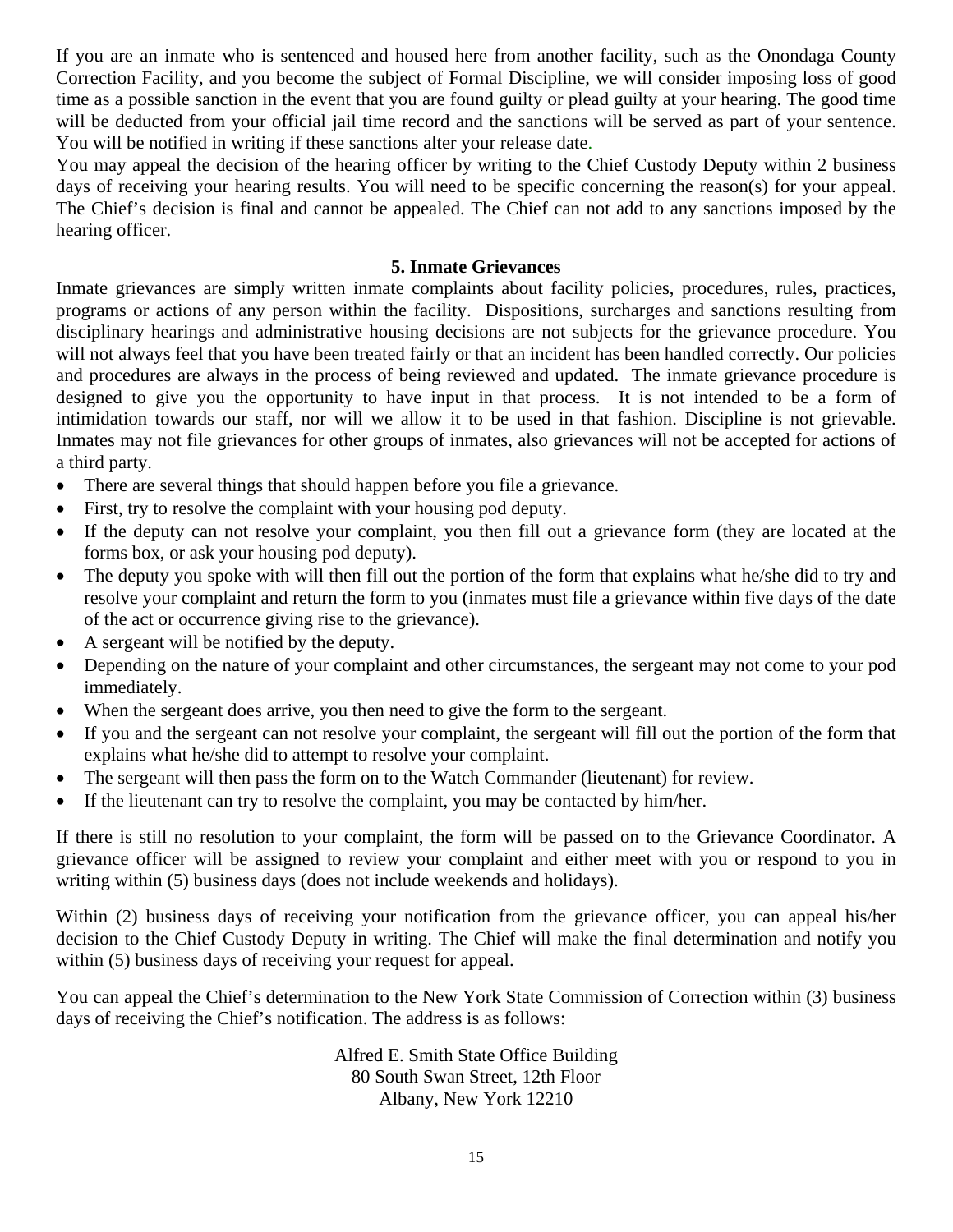You should be specific in your reason(s) for appealing the decision. If you need help preparing your appeal, ask the grievance officer for assistance. We will send copies of all the paperwork required to the Commission when they contact us regarding your complaint. Complaints and problems are different. Use the grievance process to file complaints. Use the inmate referral system to resolve problems. We have a support system in place to assist you.

Inmate Referral System: The Justice Center has in place an inmate referral system for inmates seeking solutions to any problems or concerns you may have. If you have a particular **problem** or need information, you may fill out an inmate referral form. Inmates should fill out the form and place it in the box located in each pod before any mandatory lock in time.

#### **6. Reception/Orientation Housing**

During your first 5 days here in the Justice Center, you will be held in a Reception/Orientation Housing Unit. The recreation times during the 5 day reception period are subject to the needs of the facility. The purpose of these housing pods is to give us a chance to see how you adjust to being in jail. There will be informational videos and instruction sessions given to you which tell you what to expect from us, and what we expect from you, while you are here. The time you spend in Reception/Orientation also allows us an opportunity to research the information you gave us when you first arrived and look back to see how you behaved during previous incarcerations. We will use all this information to determine your Classification. Your Classification (Minimum, Medium or Maximum) may determine what housing unit you will be assigned to depending on your circumstances. If you have questions regarding your Classification, submit a yellow referral slip to the Classification Officer. Any inmate requesting to appeal his/her classification shall notify the Programs Supervisor in writing. The Programs Supervisor shall respond, in writing, within seven (7) working days of when the appeal is received.

**Reception inmates:** Will receive 1 roll of toilet paper and 1 bar of soap. (Inmates that are still in custody after three days in reception can ask for 1 additional roll of toilet paper and a bar of soap).

**Population inmates:** Will receive 2 rolls of toilet paper and 2 bars of soap. Pod deputies will **not** distribute any additional toilet paper or soap, unless it is approved by a supervisor. The warehouse will deliver the supplies to each Pod on Fridays. B-Watch deputies will issue the supplies to the inmate population on Saturdays.

#### **7. Financial Accounts**

Your financial account is maintained by our Booking Unit staff. Money can be deposited at the bail cashier window or the money deposit kiosk located in the main lobby of the Justice Center. Money can also be deposited on-line at govpaynow.com.

You can have U.S. Postal Service money orders mailed to you. These will be removed from your letter before the mail is delivered to you. The money order will be placed in your commissary account. You can check your account balance by using the kiosk located in your housing unit, except in 5B Special Housing 2 and 3.

#### **8. Commissary**

The Justice Center has commissary stocked with legal supplies, health and beauty aids, dry goods, food items and some non-prescription medications, which can be purchased by you. When you first arrived, an account was opened in your name by the staff in the Booking Section. If you did not have money when you arrived, you may have money deposited in your account. Inmates without money may qualify for indigent supplies. Ask your housing pod deputy for more details on how to find out if you qualify for these items and how to order them. An indigent inmate shall be considered an inmate having maintained a balance of a dollar or less for ten consecutive days.

If you have money in your account, you may order commissary items on a daily basis using the pod kiosks located in the pod library. Items ordered through the Commissary will be delivered to you, by commissary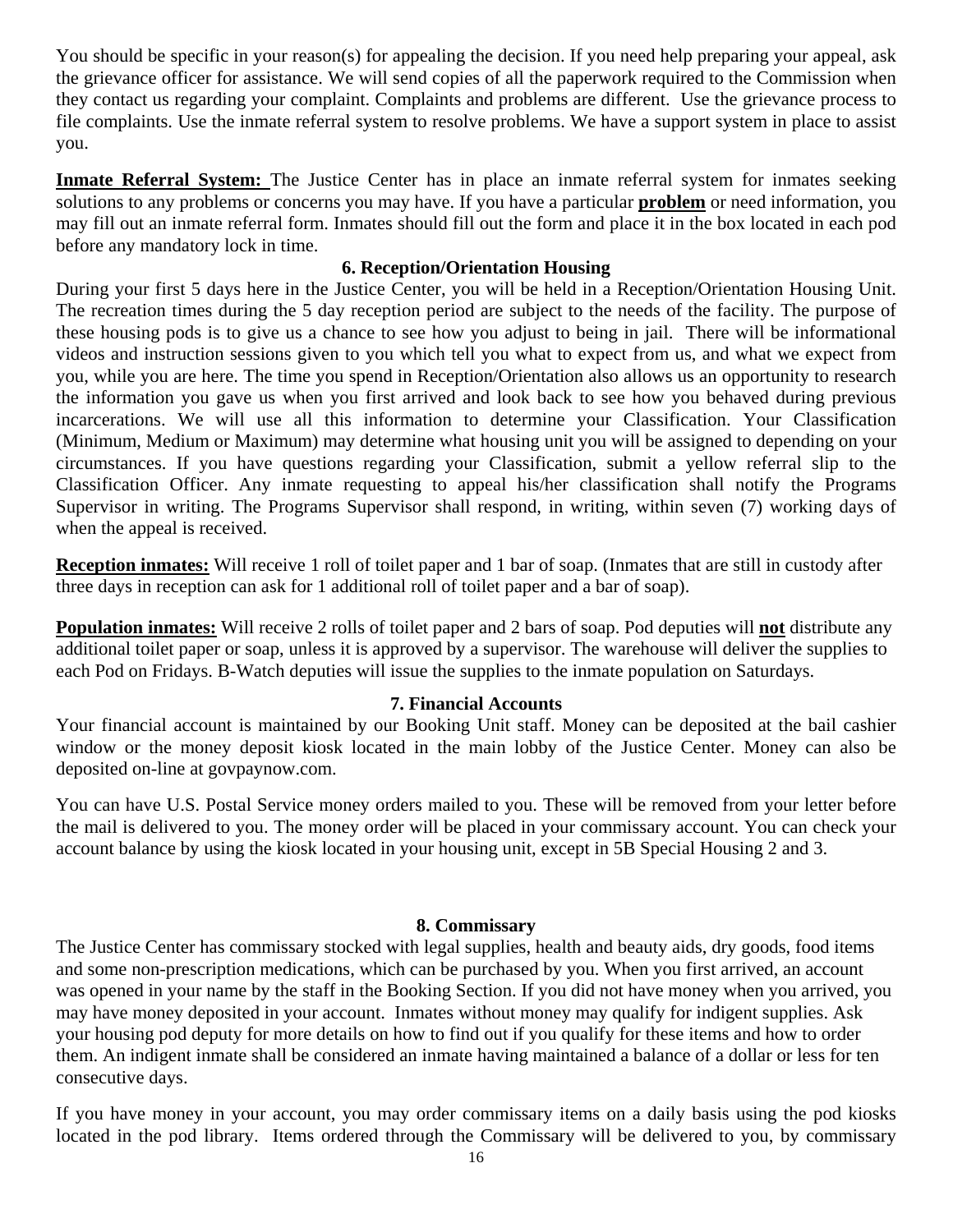staff, three times a week. Deliveries will be made to all pods on Monday, Wednesday & Friday. Any changes in delivery days will be posted in pods. All sales are final, and there is no exchanges allowed on products. In the event you order commissary and are released or transferred to another facility prior to receiving your order, you must make arrangements to have your commissary picked up within 72 hours after the scheduled delivery. Your signature on your order form indicated your understanding and acceptance of the terms of the commissary sale.

We reserve the right to limit the quantities of items you may purchase. Jail commissary is a privilege. Misconduct or violation of jail rules may result in the loss of commissary for a specified time. Medical restrictions on specific food items (high salt or sugar content, etc.) may also be imposed if deemed necessary by the medical staff. If you lose your commissary as a result of disciplinary action, you may still order legal supplies and personal hygiene items. These are: pens, legal pads, soap, toothbrushes, toothpaste, deodorant and shampoo. All commissary orders must be placed by 10 pm.

The electronic commissary system will allow you to do the following upon signing into the kiosk:

- Place commissary orders
- View account balances
- View previous commissary account orders
- Credits received

Below is a step by step process to activate your Swanson account for the **first time.** 

- Enter your date of birth (DOB)
- Enter your complete eight (8) digit ICN number found on your wristband
- Place your right index (pointer) finger on the fingerprint screen below the large computer screen.
	- o Repeat this step three (3) times as instructed on the large computer screen.
- This will complete your registration into the system.

After the first step by step sign in, you will no longer have to complete all of the steps listed above. In order to place an order or review your account information you will only need to:

- Enter your complete eight (8) digit ICN number found on your wristband
- **Place your right index (pointer) finger on the blue screen**
- Once logged into the system, press the ">" symbol on the screen to make a choice on the system.

#### **NOTE:**

Once an order is submitted the number of commissary items can not be changed. **DO NOT** attempt to change an order once it is submitted. You will be charged for the total amount from both orders. Only you can sign for your commissary order. All signed commissary orders will be considered as being received and complete (no missing items).

#### **9. Packages and Mail**

Inmates will not be allowed to receive Stamps, Envelopes or Pre-Stamped Envelopes through the inmate mail system. These items can be purchased through inmate commissary.

Packages will be accepted for you in the Main Lobby of the Justice Center. Packages will be limited to the below listed chart.

Mail will be accepted and forwarded to you at your housing pod if it is addressed with the name you were booked, as Aliases and or Nicknames will cause your mail to be returned to sender. In coming mail is opened and inspected for unallowable items. It is not read or screened by our staff.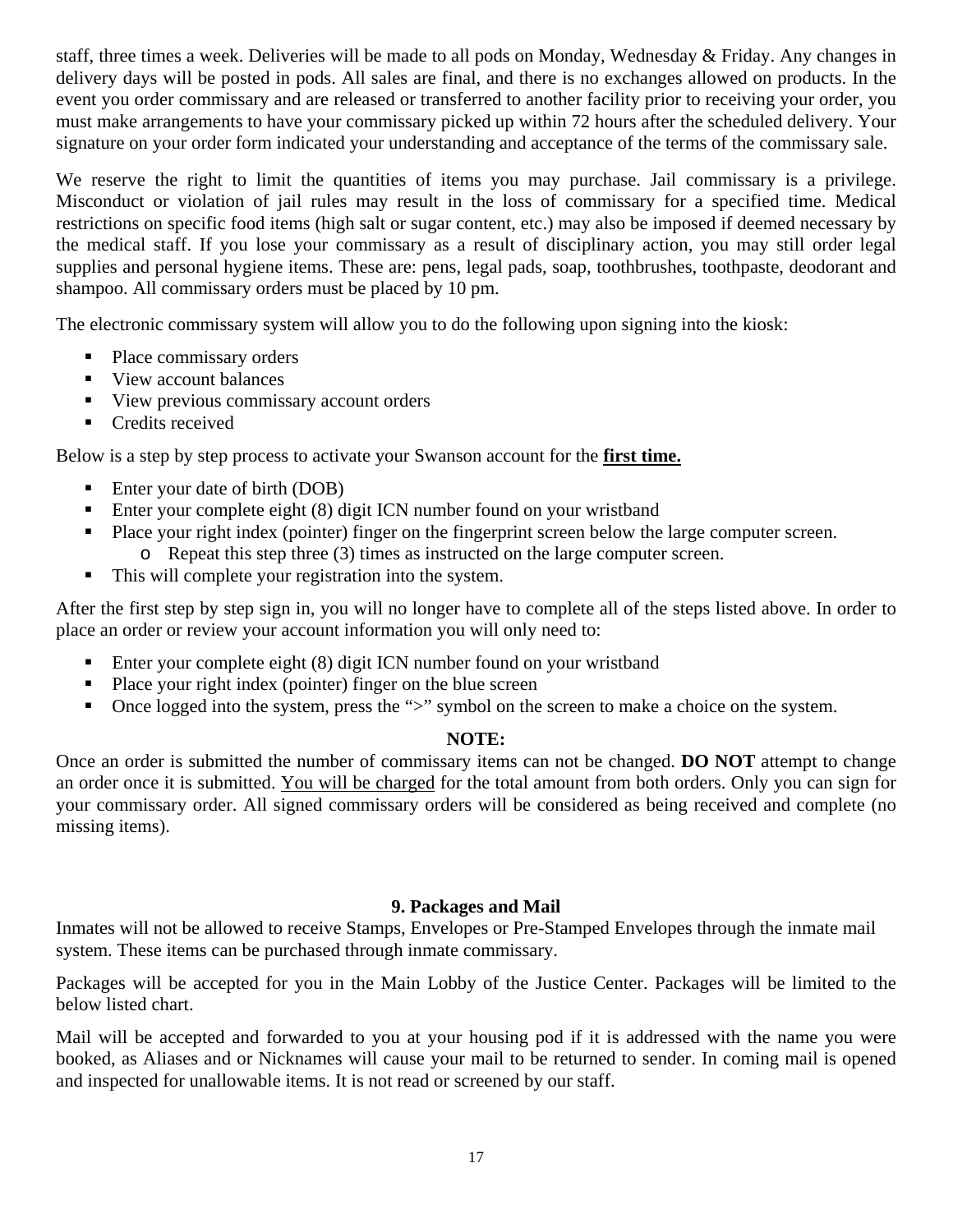Indigent inmates who are here at a minimum of 10 days may request through indigent commissary two free envelopes per week, contents not to exceed one ounce per envelope. You will be required to have the return address filled out with your name and cell number and the letter addressed properly in order for us to process your out going mail. The return address is as follows:

#### Your Name and cell location Inmate Correspondence 555 South State Street Syracuse, New York 13202 – 2104

Letters that are not acceptable will be returned to you, unless you fail to put your name and cell number on the envelope. All mail must be in the proper box no later than 10 pm every night.

## **MONEY / PROPERTY DROP-OFF At Bail Window**

|                                                                                       | Times                                |                   |
|---------------------------------------------------------------------------------------|--------------------------------------|-------------------|
| $\blacksquare$ Monday – Friday                                                        | $10:00$ am $-12:00$ pm $5:00$ pm $-$ | $7:00 \text{ pm}$ |
| Saturday, Sunday and Holidays $10:00 \text{ am} - 11:00 \text{ am}$ 5:00 pm - 7:00 pm |                                      |                   |

Money can also be deposited into inmate accounts by using the kiosk in the lobby of the Justice Center. The kiosk is available for deposits from 7:30AM -10:30 PM. The person dropping off the money will need to know your full name and date of birth to deposit money. The kiosk only accepts cash and deposits must be made in exact amounts (no change). There is a \$2.75 user fee for all deposits made through the kiosk

#### ITEMS ALLOWED:

Any exact amount of cash can be dropped off for an inmate. The following list of items can be dropped off:

*NOTE: All packages will be searched. Any item that is not listed on the property receipt is considered contraband. All violators will be prosecuted.* 

| Item & Description                         | Qty. Allowed |
|--------------------------------------------|--------------|
| Socks (White only)                         | 4 pair       |
| T-shirts (White only, no tanks)            |              |
| Underwear (White only)                     |              |
| Thermal undershirts (White, Beige or Gray) |              |
| Thermal underpants (White, Beige or Gray)  |              |

#### **Books and Magazines will not be accepted at the Front Desk. Inmates may receive these items from the publishers through the mail system. Any material containing graphic nudity will not be allowed to enter the facility and will be placed in your property.**

#### **Release of Inmate Funds to Family**

To request a release of funds fill out a Property/Funds Release Request form including a full explanation of the need for releasing the money. The request must be made in ink. A request to release funds will need to fit one of the four requirements:

- 1. A special emergency
- 2. Important financial obligation- example: power, phone bill, rent.
- 3. For inmate's own bail
- 4. To pay the inmate's own fine, surcharge or other penalty levied by a court.

Items 1 and 2 require that proof be submitted. Inmates should request that family members send them any bills or other documents of proof by US Mail. The proof then needs to be attached to the request form before it is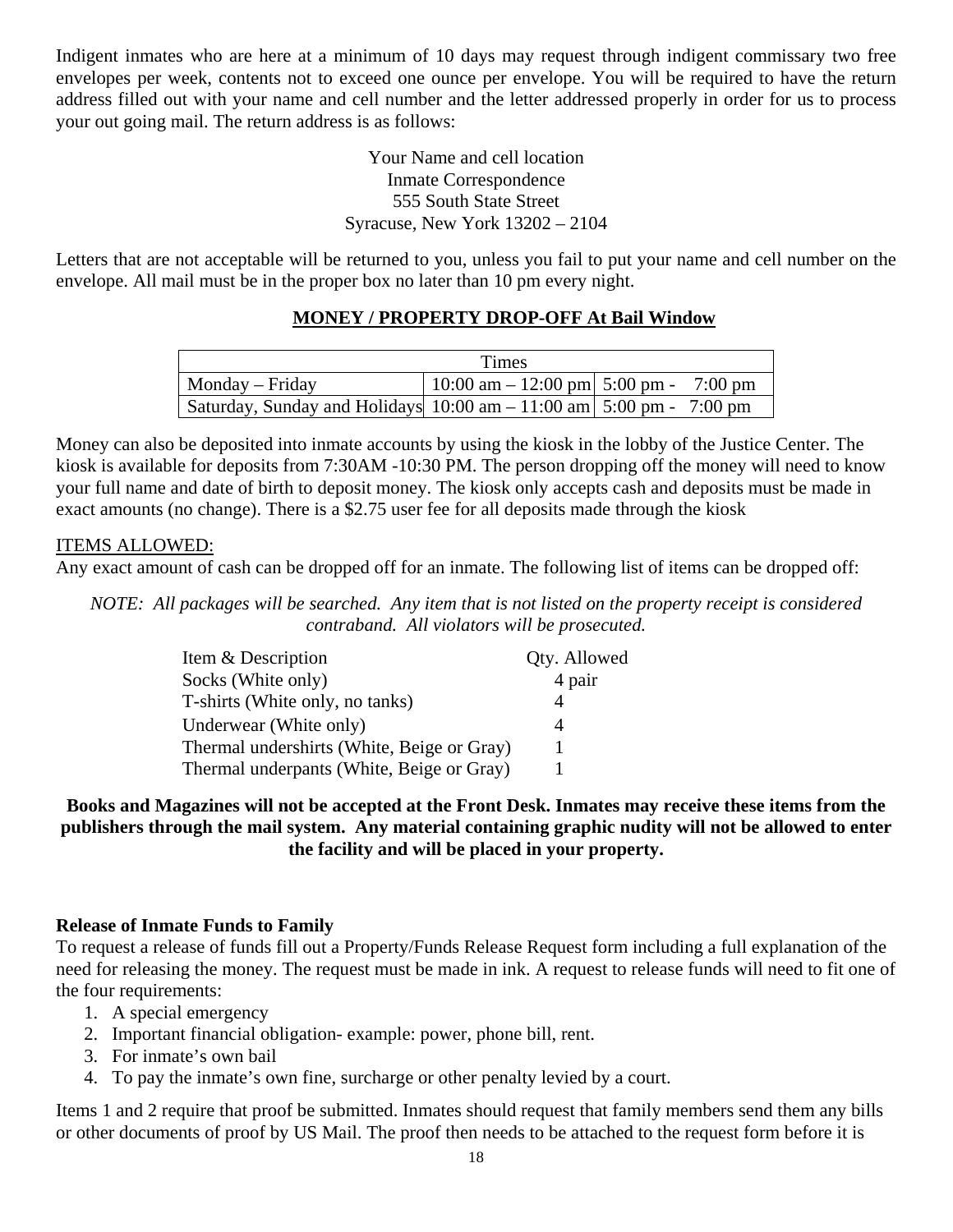submitted. Place such requests in the Inmate Referral Box, once submitted approval from the Chief, Assistant Chief, or Captain is required.

Items 3 and 4 can be approved by a Lieutenant or higher. Submit these requests to the Pod Deputy for routing to the appropriate person.

#### **Property Release Forms to Jail Ministry**

All property release forms concerning Jail Ministry must be attached to an inmate referral form, addressed to Administration and placed in the Inmate Referral Box.

## **10. Children's Playroom**

Through an agreement with Catholic Charities and Jail Ministry, a children's playroom has been set up in the Main Lobby of the Justice Center. This area is designed for visitors to be able to leave children, new born to age 12, in a supervised area while they visit here. This service is free of charge. Space is limited to 10 children and pre - registered children will be accepted first. The hours of operation are:

| Monday, Tuesday, Thursday, and Friday | $3:30$ p.m. $-7:00$ p.m. |
|---------------------------------------|--------------------------|
| Wednesday                             | $4:00$ p.m. $-7:30$ p.m. |

#### **11. Telephones**

There are telephones located in each housing pod for your use. They are set up to allow you to make collect phone calls only. You may use them when you are not locked in your cell. To access the phone system, you must use your Inmate Control Number (ICN). Your ICN is located on your inmate wristband. The use of another inmate's ICN is strictly prohibited. Be sure to listen to and follow all of the prompts when accessing the phone system. If you are having trouble completing your call, submit a yellow referral, and inform your pod deputy You may call the following agencies by dialing direct, they are free calls: \*(access may be limited to certain agencies times)

| Jail Ministry*        | 424-1877 | Human Rights Commission* | 435-3567 |
|-----------------------|----------|--------------------------|----------|
| New York State Parole | 428-4093 | Vera House               | 468-3260 |

#### **12. Haircuts**

Haircuts will be offered every Saturday and Sunday, depending on the availability of an inmate pod barber who has completed the Barber Program and is certified in the use of barber tools. The designated times of the haircuts will not be unduly disruptive to the good running order of the facility. There is no cost for a haircut. A sign-up list will be taken by the pod deputy the day of the haircut. Many styles of haircuts are allowed, however, no symbols, designs, names, numbers graffiti, or art work of any kind is allowed. If any are found discipline will follow for both the barber and the inmate involved.

If you are Administrative/Punitive Segregation housed in any Special Housing Units, 5<sup>th</sup> Floor and Pod 3C, you will not receive a haircut due to your classification status. Such requests will need to be made through the referral system. Each request will be considered on a case by case basis. Honored requests will be granted when there is a valid penilogical or judicial need.

## **13. Contact, Secure & Video Visits**

You are allowed to receive two visits each week. The week will start on Mondays. Two visitors are allowed per visit. You cannot wear thermal undershirts, thermal underpants or sweatshirts to your visit. Minors who are 16 to 17 years of age, accompanied by anyone other than their parent or legal guardian, must provide a notarized written consent from their parent or guardian with an original or certified copy of the minor's birth certificate. Minors under age 16 must be accompanied by a parent or guardian with an original or certified copy of a birth certificate for the minor. We will accept hospital footprints of newborns through six months as acceptable ID.

Visitor(s) who are suspected, or caught, passing contraband (unallowable or illegal items) to an inmate, will have their visit terminated. It is our intention to prosecute all violators. The Chief Custody Deputy will then designate a Command level staff member to review the incident. The designee will determine if the visitor will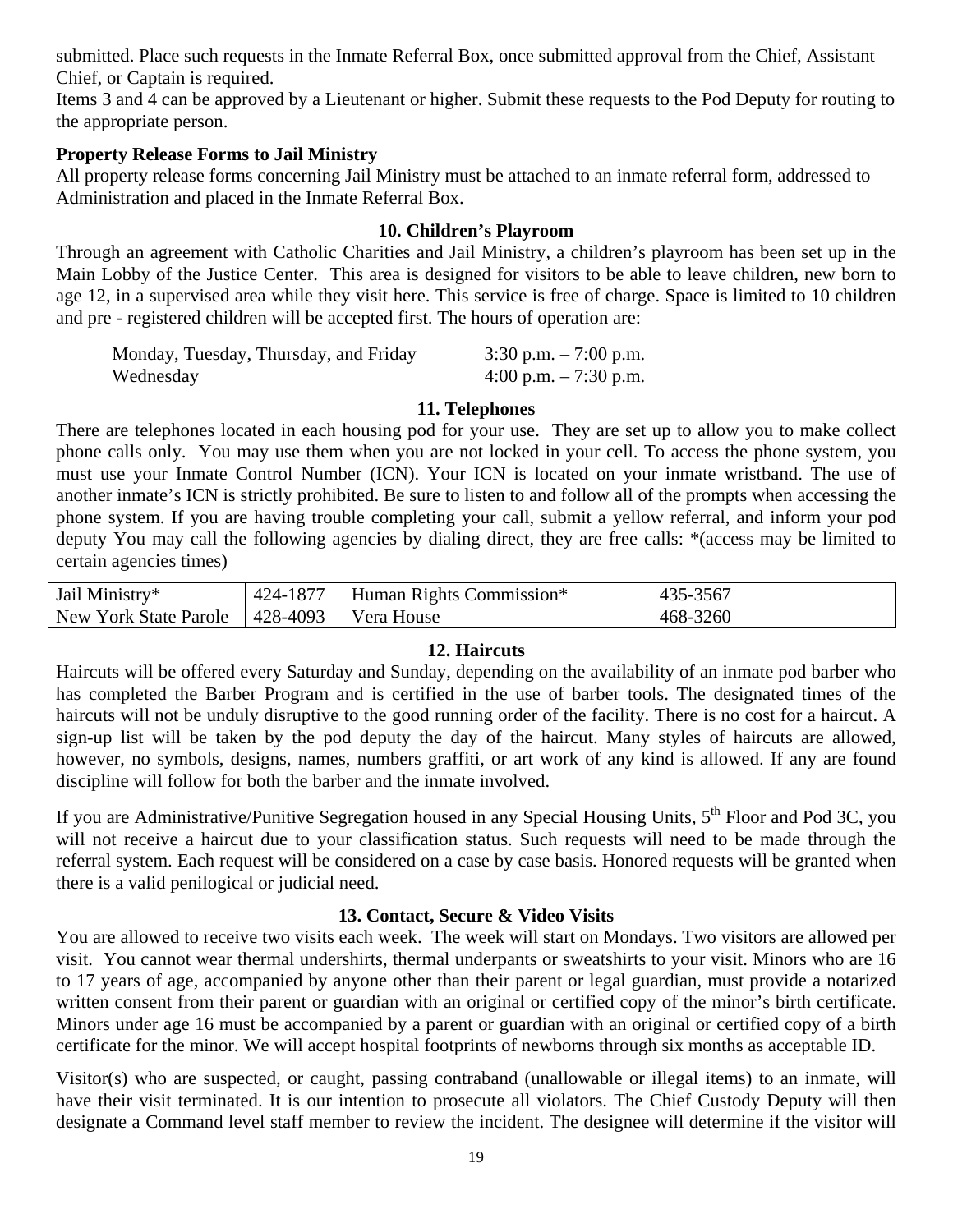have their visiting privileges restricted or revoked. The following are the options available to the designated staff member:

**Re-instate the Visitor's privilege** – if charge is unfounded. **30 Day Revocation** – if an offense is suspected. **Revocation Pending Court Action** – if an arrest is made **Permanent Revocation** – if convicted of an offense after an arrest relative to the passing of contraband.

Secure visit booths are located on each floor. These visits will be offered as listed below. If you wish to receive a secure visit it will count towards the two visits you are allowed each week. Visits may be terminated at any time by staff. Visiting schedules may be altered or canceled by the Watch Commander.

**Visitor Registration** All visitors must register at the Justice Center Front Desk before any visit. Inmates will be allowed ONE visit per day and TWO per week. The Visitor **MUST be present** when his/her number is called or they will be assigned another number (time allowing).

## **SECURE VISITS**

## **Secure Visitation Schedule**

| <b>REGISTRATION:</b>                              | Visit Time:                         |
|---------------------------------------------------|-------------------------------------|
| 7:00 am Monday - Sunday                           | 7:30 am $-9:30$ am                  |
| 12:45 pm Monday - Sunday                          | 1:30 pm $- 2:30$ pm                 |
| $3:30 \text{ pm} - 7:30 \text{ pm}$ (Sat. & Sun.) | $7:00 \text{ pm} - 9:15 \text{ pm}$ |

- Detainees who are on Administrative/Punitive Segregation housed in any Special Housing Units, 5th Floor and Pod 3C, can receive Secure Visits on Tuesday and Thursday between 7:30 a.m. – 8:30 a.m.
- If as a result of a disciplinary hearing or administrative decision detainees are **LIMITED TO SECURE VISITS ONLY** the visit can take place Tuesday and Thursdays between 7:30 a.m. – 8:30 a.m.

## **CONTACT VISITS**

|     | <b>Contact Visitation Schedule</b> |                                                   |          |                     |                                                         |
|-----|------------------------------------|---------------------------------------------------|----------|---------------------|---------------------------------------------------------|
| Day |                                    |                                                   | Location | <b>Registration</b> | <b>Time of Visits</b>                                   |
|     | Monday                             | $2nd$ and $3rd * *Floors ONLY$                    |          |                     | 2:00 pm $-8:30$ pm 3:30 pm to 10:30 pm                  |
|     | Tuesday                            | $4th$ and $5th$ **Floors ONLY                     |          |                     | 2:00 pm $-8:30$ pm 3:30 pm to 10:30 pm                  |
|     |                                    | Wednesday $2^{nd}$ and $3^{rd}$ **Floors ONLY     |          |                     | $2:00 \text{ pm} - 8:30 \text{ pm}$ 3:30 pm to 10:30 pm |
|     | Thursday                           | $4^{\text{th}}$ and $5^{\text{th}}$ **Floors ONLY |          |                     | $2:00 \text{ pm} - 8:30 \text{ pm}$ 3:30 pm to 10:30 pm |
|     | Friday                             | ALL Floors**                                      |          |                     | 2:00 pm $-8:30$ pm 3:30 pm to 10:30 pm                  |

- \*\* Detainees who are on Administrative/Punitive Segregation housed in any Special Housing Units, 5<sup>th</sup> Floor and Pod 3C, can **ONLY** receive visits on Tuesday and Thursday between 9:30 p.m. – 10:30 p.m.
	- If as a result of a disciplinary hearing or administrative decision detainees are **LIMITED TO SECURE VISITS ONLY** the visit can take place Tuesday and Thursdays between 7:30 a.m. – 8:30 a.m.

## **Video Visits**

Video visits will take place on your housing unit, using the video kiosk. Visits will be held between 8:30 am to 8:00 pm Monday through Sunday. No video visitations will take place during any lock in time. The video visits will not count toward your 2 hours of secure or contact visitation. The cost for each visit is \$4.00 for 10 minutes and \$10.00 for a 25 minute visit. Please refer visitors to www.onondagany.gtlyisitme.com for more information regarding registration and scheduling.

## **14. Food Service**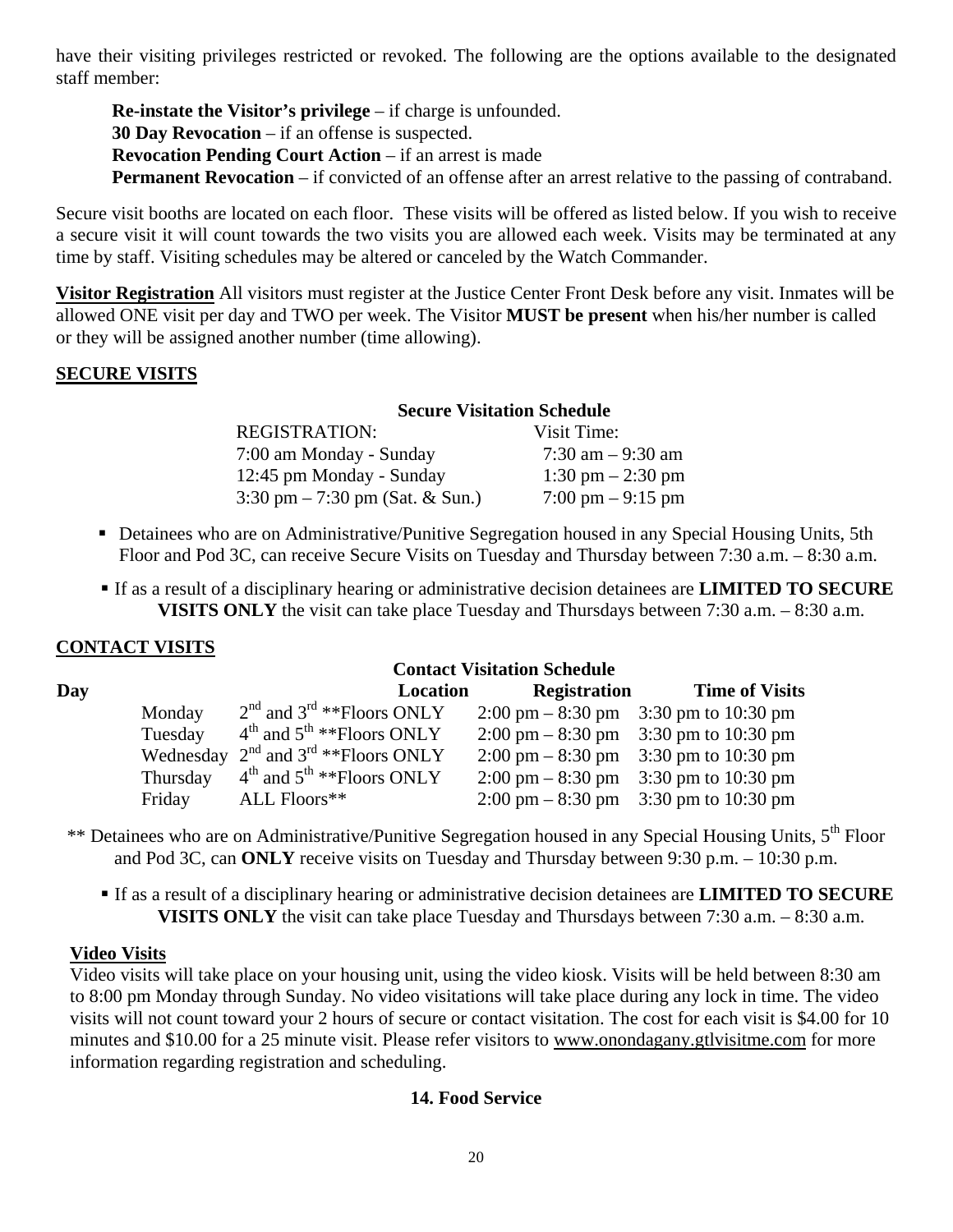Food is served three times a day. The times vary depending on your housing pod assignment. When meals are served you will be required to follow the directions given to you by your housing pod deputy. They will be passed out one at a time. Be patient and wait your turn.

When you have finished your meal, you must return your tray, eating utensils and any uneaten food to the meal cart. The only special diets provided will be those medically or legally required.

#### **15. Laundry Procedure MESH BAG PICK-UP AND DELIVERY**

Mesh bags have been provided for you to have us wash your clothing and bedding. They will be picked up on your pod nightly. Overstuffed bags will not be accepted.

| <b>Laundry Schedule</b> |                                          |  |
|-------------------------|------------------------------------------|--|
| Sunday                  | 1 Blanket                                |  |
| Monday                  | Colors – uniforms, towels, underclothing |  |
| Tuesday                 | 1 Sheet, 1 Towel, 1 Pillow case          |  |
| Wednesday               | White underclothing, 1 Sweatshirt        |  |
| Thursday                | Colors – uniforms, towels, underclothing |  |
| Friday                  | 1 Sheet, 1 Towel, 1 Pillow case          |  |
| Saturday                | White underclothing, 1 Sweatshirt        |  |

The following procedures are to be followed for laundry referrals.

- 1. Inmate is to fill out yellow referral of laundry item that is needed.
- 2. Referral is to be verified by deputy working unit.
- 3. Referral is signed by deputy after verification of item.
- 4. Referral is sent down in laundry folder on C-Watch.
- 5. Item is sent back to inmate from laundry.
- 6. Deputy has inmate sign referral for laundry item and has inmate sign booking intake sheet (inmate's folder) for item received.
- 7. Deputy places referral back into unit referral box for classification deputy to collect and catalog.

## **16. Mental Health Services**

Mental Health services are available 24 hours a day in the Justice Center. If you need to talk to a Mental Health Social Worker, you can fill out a Sick Call/Mental Health Referral Form stating the reason why. The forms are available on each housing pod at the forms box. All form need to be in the box by 10 pm. They are picked up by a nurse and delivered to Mental Health staff each day. If you need immediate attention the housing pod deputy will notify Mental Health and you will be seen as soon as possible. Advise any staff member if you believe someone is thinking about suicide. Non-emergencies will be scheduled through the Mental Health Referral System.

The Behavioral Health Units are located on the 5th Floor C Pod, for minor/adult males and 5B General Housing for minor/adult females in the Justice Center. These pods are special housing units for those individuals who are in need of a higher level of observation and more intensive mental health services. Inmates housed in these pods must abide by all rules in this booklet along with some additional rules due to the many different classifications of inmates in these pods. Inmates housed in these pods may be restricted in their commissary orders due to medication reactions. Inmates housed in pod 5C or 5B General Housing for Administrative Segregation will have their recreation in the Pod 5B recreation yards. These inmates will also be subject to the same rules as listed in Section 33 under Administrative Segregation.

## **17. Access to Health Care**

Medical Health services are available to you throughout your stay. Nurses will make regular tours on your housing pod. They will be available in case of emergency at any time.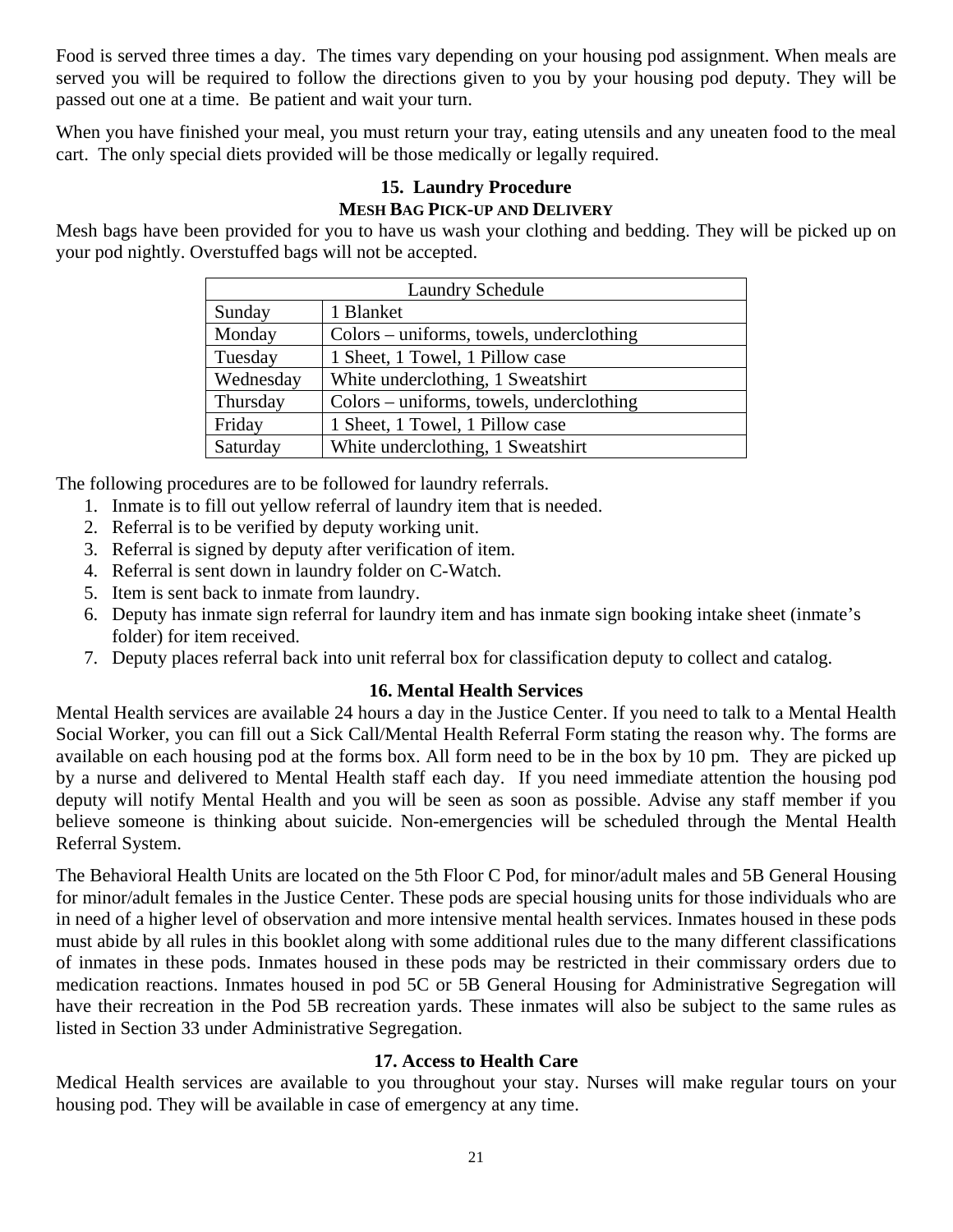Nurses pass out medication several times a day. If you do not report to the nurse when called, you will not receive your medication. Sick Call/Mental Health Referral Forms are available at the forms box next to the Exercise Room in your housing pod. If you need help filling the form out, ask your housing pod deputy for assistance. The referral must be in the box no later than 10 pm. The nurse will pick up these forms once a day. You will then be scheduled to either see a nurse or the doctor depending on your needs.

Any woman who is known to be pregnant or a woman within eight weeks after delivery or pregnancy will not be subject to mechanical restraints when transported to receive outside medical care, unless, based upon unusual circumstances, the use of handcuffs is necessary to prevent the female inmate from injuring herself or others.

#### **18. Self Medication**

Inmates approved may possess and take certain medications themselves. These medications have to be approved by the Medical staff and prescribed by the Justice Center physician. You will be required to sign an agreement that explains the guidelines for the medicine use and what you need to do in order to continue to utilize this service. If you violate any of the conditions discussed with you and included on that form, your medication will be confiscated and turned over to the medical staff. There also are some (over the counter) medications available through the commissary. You may, and are expected to, use these to treat your minor medical complaints. If you have questions about this, submit a sick call slip. Once your prescription has expired you must inform the deputy and return the expired medication to the nurse on her next visit. Failure to do so will cause you to be charged with Contraband  $3<sup>rd</sup>$  if the expired prescription is found in your possession.

#### **19. Bail and Bonds**

Your bail status can be explained by your housing pod deputy. Bail Bonds are insurance policies that ensure people charged with crimes appear in court. A fee is charged by the bondsman for this service and, depending on the amount of bail, other conditions may be required to get a bond for your release. More information on bonds can be obtained by contacting one of the local Bail Bond Agencies. These are *not* free phone calls:

**Bail Bond Agencies (**From the Syracuse Verizon Yellow Pages)

| B. Cianciola          | $1622-2455$ Cusetown   451-2663 |                                     |
|-----------------------|---------------------------------|-------------------------------------|
| <b>Best Bail Bond</b> |                                 | 699-2245   T. Backus   607-884-8649 |

**Bail Program of Jail Ministry-** Contact Jail Ministry for possible bail assistance at 315-565-5580 **20. Funeral Home and Deathbed Visits** 

If there is someone in your immediate family who dies, or is about to die, while you are here, you may be eligible for a special visit. We must be able to verify the information prior to setting up the visit. Ask your housing pod deputy to notify your Classification Officer or the Programs Unit Supervisor (sergeant) when you become aware of the situation. He or she will then begin processing your request.

#### **21. Law Library**

Law library will be provided on the kiosk located in the library on each pod. Those needing instructions on its use can utilize the "Help" button located on the Lexis Nexis page on the kiosk.

If you are housed on the 5th floor, pod B or C, you will find a set of law library books in compliance with Title **9 NYCRR 7031.4 (d)** maintained on carts for your use. It shall be left to the discretion of the C - pod deputies as to when you will receive your daily access. Access times for pod - B will only be honored when requests for use of the books have been made.

Inmates housed in Pod 5B's Special Housing Unit #1 and #2 along with inmates housed in the 5A infirmary, will need to inform the pod deputy they desire the use of these books so arrangements can be made to provide them.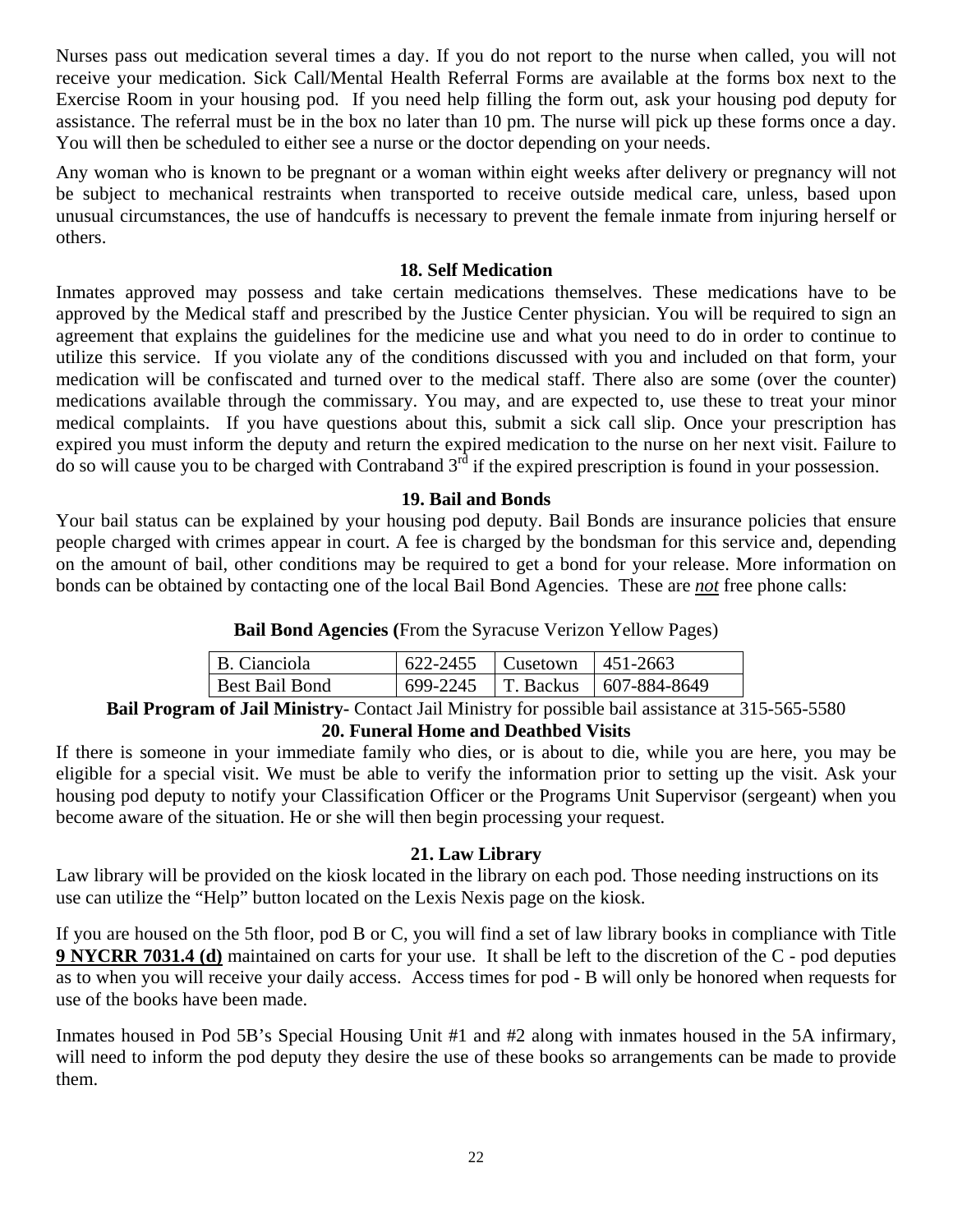**ICE** detainees have a separate on-line Law Library located on the third floor core. To use this service fill out a yellow referral form to the Programs Unit. Only ICE detainees will be allowed its use.

You may request copies of legal materials covered under **section 7031.4 (e)** by filling out a "Case Cites and legal Information Requests" form for up to 10 cites or 50 pages a week. Case cites will be distributed to you for up to ten business days. At the completion of those ten days you will be required to return those cites. If case cites are not returned upon request you can be charged 25 cents per page. You must be specific in your request staff are not allowed to help you with your research. After your request for cites has been received we will provide you with your request as soon as possible. Provided your cites fall within the limits set by **7031.4 (e)**.

**Section 7004.2 (a)** allows indigent inmates at least two one - ounce pieces of correspondence per week at facility expense. To receive this you must have less than \$1 in your account for 10 or more days.

The use of typewriters will be made by referral Monday-Friday. Requests will be made out to the Watch Commander the day prior to use. Referrals received on Friday will be processed for the weekend.

#### **22. Wake up and Lock in Times**

Wake up time is 6:00 AM. You will be required to make your bunk and get dressed by 7:00 AM. Shaving will be offered to you in your cell between 6:00 AM and 6:30 AM. Your bunk is required to be made whenever you are not using it. You will be required to remain from under the covers of your bunk, until 8:00 PM. Exceptions will only be made if you are assigned to a special work detail or the Medical staff excuses you due to an illness or injury. Lock ins may occur at any time, you will be required to immediately lock in if directed to do so by staff. Scheduled facility lock downs will occur between 8:00 and 8:30AM 12:00 noon and 1:00 PM and also between 2:30PM and 3:15PM, and also between 6:00 PM and 7:00 PM everyday. You will be required to lock in for the night at 10:00 PM unless an exception is made by the Watch Commander for special or extraordinary circumstances. Lights are required to be turned off between 1:00 AM and 6:00 AM. There is no talking allowed cell to cell.

#### **23. Court Appearances**

Each day the Justice Center prepares court lists. These lists have the names of people detained at the Justice Center. They are names given to the Justice Center by all courts in Onondaga County. Your name appearing on a court list is the equivalent of a court order. You are required to be present for that court appearance unless other instructions are given by the requesting court. Except for medical appointments, you should remain in your housing pod while you await transport to your court appearance. Only legal materials pertaining to your court appearance may be taken to court, unless the transporting officer instructs you otherwise.

\*\*\* **CIVILIAN CLOTHES** Unless instructed otherwise by staff, jail uniforms are the only acceptable wear for court appearances. Trials and certain other court ordered appearances may require civilian dress codes (street clothes).

#### **24. Inmate Education**

There are numerous programs which are offered here in the Justice Center. Educational and vocational training is conducted by the Syracuse City School District. If you are under 21 years of age and do not have a High school Diploma or High School Equivalency Diploma, you must attend HSE classes. For a complete list of programs being offered please review your pod bulletin board, ask your pod deputy for information, or submit a referral form to the Programs Unit.

To enroll in educational programs, fill out an Inmate Referral Slip and place it in the inmate referral box in your housing pod. Staff from the Syracuse City School District will contact you for an initial screening and interview to see if you are eligible for the program being requested.

#### **25. Work Programs**

Work details, which occur outside of your housing pod, are assigned to inmates with a Minimum or Medium Custody classification only. There are numerous types of work details that are conducted here including Kitchen duties, Laundry duties, Floor Care duties, General Custodial duties and other specific work details.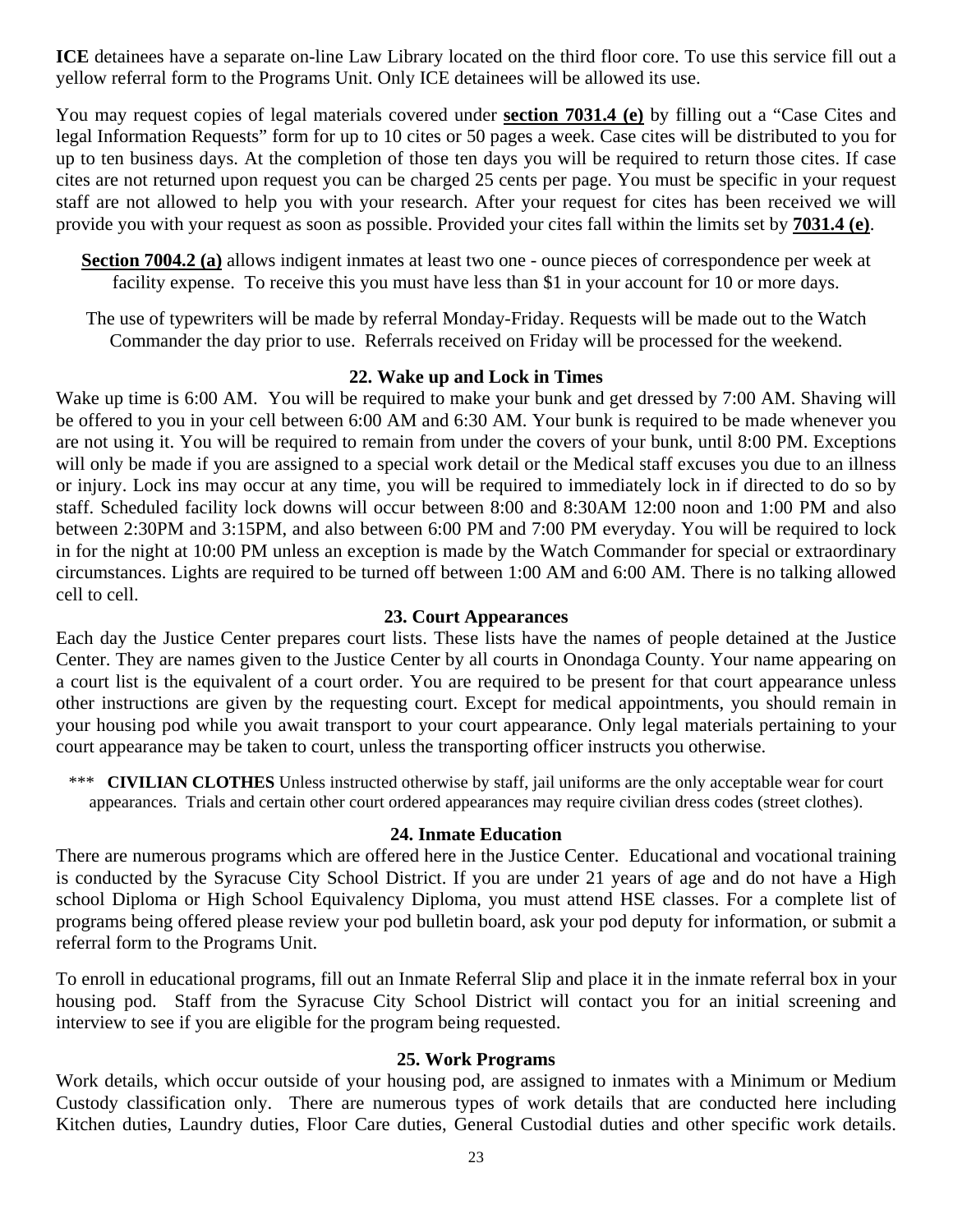Ask your Classification officer for details on what may be available to you, any requirements for each assignment and how to be considered for those assignments. The current programs that are being offered are: **GED - Adult** (21+ yrs. old), **GED – Minor**, **Office Skills**, **English Second Language**, **Anger Management**, **O.S.H.A. training** (Industrial and Construction), **Flagging training**, **Nail Technology**, **Family Education / Parent & Child Together** (P.A.C.T.), **Transition**, **EL Civics**, **Job Readiness training, Information Technology** (I.T.), **Mental Health Substance Abuse Intervention**, **VERA House**, **Child Fatality Review**, **Express Yourself Program**, **Patient Navigator Program** ( Pregnant females only), **Veteran Outreach Assistance** (referral to VA), **Goal Setting, Narcotics Anonymous**, **Alcohol Anonymous**, **Building Maintenance Program**, **Painting program**, **F.A.C.E.S**. (Fighting Aids / Hiv thru Case management Education and Support), **Men's Issues**, and **Women's Issues**.

#### **26. Marriage Procedure**

## **Person in Custody**

Marriage licenses are processed on the third Thursday of each month, beginning at 10:00 A.M. You must submit a written request to have your name added to the list of those inmates who will be issued a marriage license. NOTE – If you are a Federal Detainee, you must write to the U.S. Marshals and obtain written permission to marry, and your attorney must get a court order from the Federal Magistrate for you to be taken to Syracuse City Court on the date your marriage is to take place. The address to get written permission is:

U.S. Marshall Edward Kelly

10 Broad Street Utica, N.Y. 13501

## **Person Not in Custody**

Marriage license applications are processed on the third Thursday of each month. If you intend to get married then your fiancé must do the following:

- 1. Arrive at the Justice Center by 9:30 A.M. on the third Thursday of the month.
- 2. Sign the application in the presence of the license clerk when the deputy calls your name.
- 3. Present ID and pay \$40 to the clerk to cover the cost of the license.
- 4. If either applicant has been divorced, you must present the original divorce papers to the license clerk.
- 5. After the license has been processed, you must contact city court chambers to make arrangements for a judge to perform the marriage ceremony. (477-2785)

#### **27. Religious Services**

There are several scheduled religious services which you may attend. You may only attend one service per week. Below is a list of services.

| <b>Protestant Service</b>        | <b>Spanish Protestant Service</b> |
|----------------------------------|-----------------------------------|
| Catholic Service                 | Spanish Protestant Bible Study    |
| <b>Muslim Service</b>            | Muslim Bible Study                |
| <b>Protestant Bible Services</b> |                                   |

Times may vary depending on the availability of the clergy members who provide the service. A list will be taken on Thursdays for interested inmates to sign up for a religious service. Jail Ministry and other clergy members may visit you on your housing pod or floor if they wish. Fill out an Inmate Referral Form in order to contact them for this type of visit. In most cases these visits will not be counted toward your 2 weekly personal visits.

#### **28. Smoking**

Visitors, staff and inmates are not allowed to smoke anywhere in the facility. Tobacco, matches, lighters and any other smoking products are not allowed in the secure areas of the facility and are considered contraband. Inmates found in possession of such items will be subject to discipline and criminal prosecution.

#### **29. Zero Tolerance of Sexual Abuse and Sexual Harassment**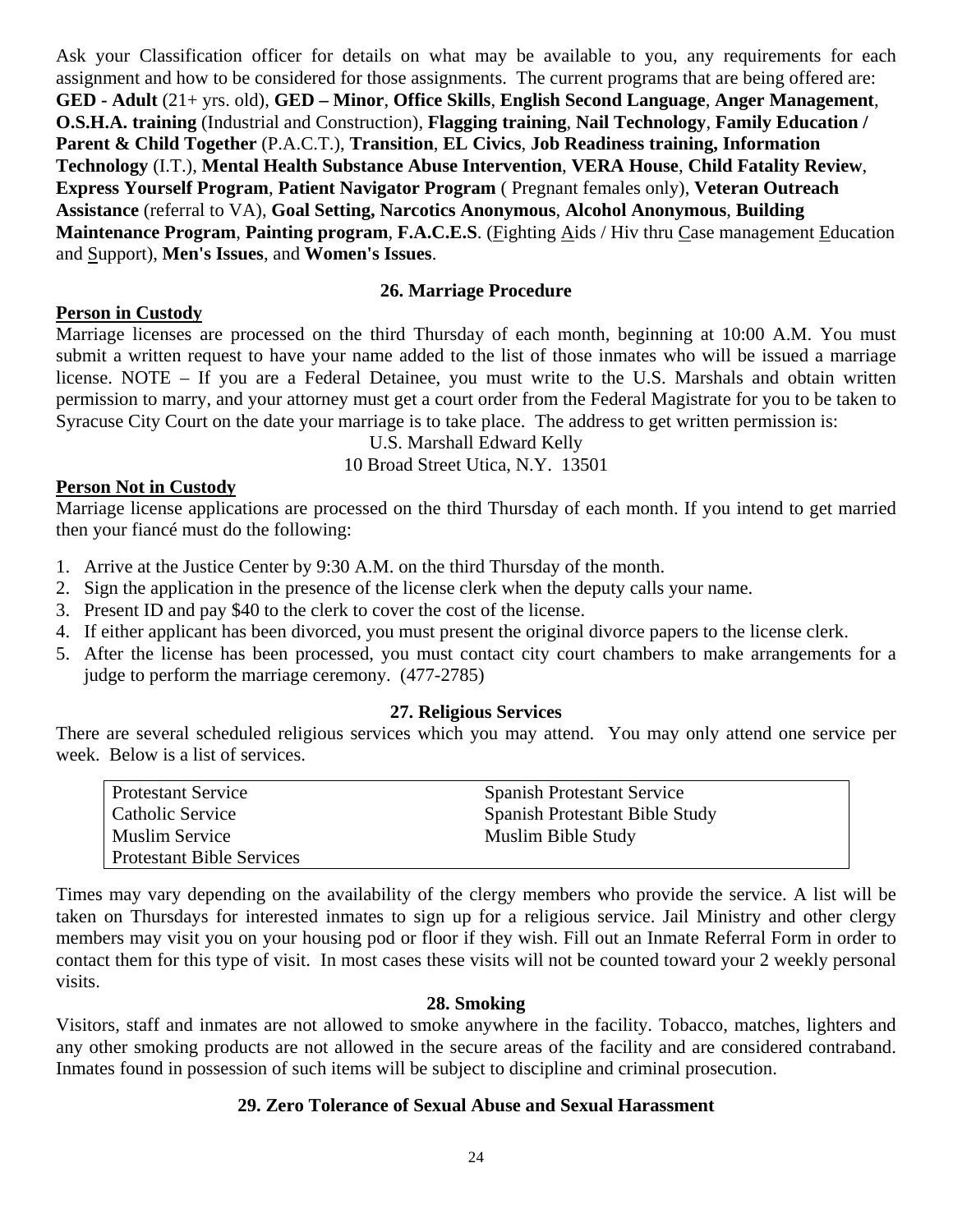The Onondaga County Sheriff's Office has zero tolerance for sexual abuse and sexual harassment. Should you be aware of any sexual abuse or harassment you are to immediately report that to staff. If staff members are involved you may inform another staff member, or the chain of command to include the Chief Custody Deputy verbally or by letter. You may also choose to report the sexual abuse or harassment to mental health or medical staff, the Onondaga Sheriff's Office Internal Affairs Unit, another law enforcement agency, County Human Rights, New York State Civil Liberties Union, or Vera House (Rape Crisis Hotline) at 422-7273. You may choose to inform a friend or relative who can also make contact with any of the above or anyone else that can assist you. The PREA (prison rape elimination act) website is http://www.prearesourcecenter.org. The main point is that you inform someone and get the help you will need. We take sexual abuse and harassment very seriously and will prosecute those found guilty of such crimes to the fullest extent of the law. This includes all inmates, staff (sworn and unsworn), vendors, contractors, volunteers and anyone that comes in contact with the inmate population.

## **If you wish to report to an outside agency:**

Vera House (Rape Crisis Hotline) - 422-7273

#### **30. Segregation Housing**

The Special Housing Unit at the Justice Center is designed to provide a more structured environment for inmates who have a difficult time adjusting to Direct Supervision in General Housing Units. You have been strip searched and given an orange jumpsuit. This orange jumpsuit shows that your classification is now Maximum Custody. You have been assigned a cell that is very different than those in General Housing. Your belongings have been searched and you have been given only the allowable quantities you may possess here. You will be given an opportunity to participate in recreation only once a day for one hour. There is no TV, no lounge furniture, no carpeted dayroom, and no microwave oven. No packages will be accepted for you while you are housed here. Our intention is to provide you with only the amount of programs and services we are required to by law. If you are not comfortable here, it is because we designed it that way. Our hope is that after you have experienced this, you will be less inclined to repeat the acts which resulted in your placement here. The staff assigned to this housing area are not responsible for you being here, you are. Treat them with respect, they will respect you. We expect you to conduct yourself in a manner that will ensure their safety as well as the safety of other inmates housed here. Obey their orders immediately. If you have questions, ask them afterwards. The way you respond to your stay here will determine future classification decisions such as work details and program assignments. If you are moved back to Reception, you will be given a chance to change your behavior. We expect that you will take full advantage of that opportunity.

#### **Allowable items**

The following is the **maximum amount** of property you may have in your cell:

| 1 mattress combo    | 1 pr shower shoes              | 1 bar soap $\&$ small shampoo*        |  |
|---------------------|--------------------------------|---------------------------------------|--|
| 2 sheets            | 1 rosary beads (white-plastic) | 1 toothbrush*                         |  |
| 2 blankets          | 1 Styrofoam cup                | tampons/sanitary napkins <sup>1</sup> |  |
| 2 towels            | 1 pencil                       | 1 pr of issued footwear*              |  |
| $1$ comb*           | 1 writing tablet               | 1 pr prescription eye glasses         |  |
| 1 roll toilet paper | 2 uniforms                     | 1 pr dentures                         |  |
| 1 deodorant*        | 2 pr socks                     | 1 inmate handbook*                    |  |
| 1 religious book    | 2 undershirts                  | 1 book                                |  |
| 1 kufi/yarmulke     | 2 underpants                   | 1 bra females only                    |  |
| 1 mesh/laundry bag  | sweatshirt                     |                                       |  |

Legal paperwork, a reasonable amount, which would fill two standard shopping bags, will be allowed.

*\*These items will be issued to you when you arrive* 

 *No personally owned shampoo, soap, deodorant, toothpaste, toothbrush, comb, or footwear will be allowed.*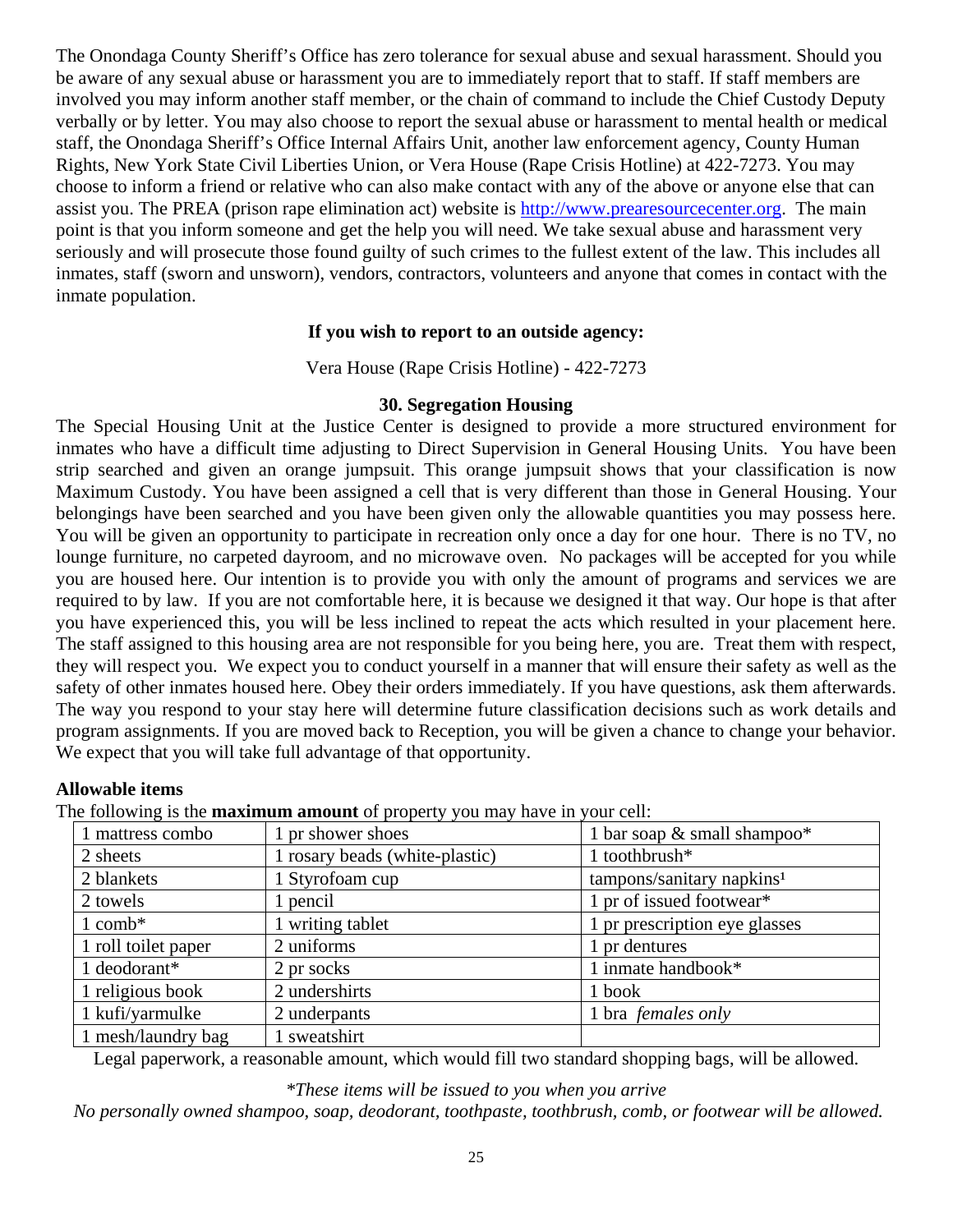**5B Segregation inmates:** Will receive a packet of toiletries that includes 2 rolls of toilet paper, 4 packets of toothpaste, 2 bars of soap, and 2 packets of shampoo. You will also receive 2 stamped envelopes.

Pod deputies will **not** distribute any additional toilet paper or soap, unless it is approved by a supervisor. The warehouse will deliver the supplies to each Pod on Fridays. B-Watch deputies will issue the supplies to the inmate population on Saturdays. You will also receive 2 stamped envelopes every Sunday.

Allowable items may be further restricted based on your behavior. All items will be kept in a neat and orderly fashion in your cell. Replacement items will be issued by staff on an as needed basis. You must turn in an empty container to receive a replacement. The rest of your property will be stored. You will have to make a request to the 810 Supervisor on a Referral Form to get your property back after you leave the Unit.

## **5B Activities**

## **Signing Up**

At approximately 7:30 AM an officer will tour the unit. The officer will ask each inmate if they wish to sign up for an activity on that day. This will be your only opportunity to make a request for a shower, a legal telephone call to your attorney of record (Monday only), law library, or to participate in outdoor recreation. If you have just arrived and it is after 7:30 AM you will not participate in any of those activities (except admission phone call).

## **Movement To and From Your Cell**

- Whenever you exit your cell, you will.
- Be fully dressed (shirt, pants, footwear).
- Have nothing on your head
- Be fully restrained prior to moving and remain fully restrained until secured back in your cell.
- Conduct yourself in a quiet, orderly fashion.
- Walk in front of the staff escorting you.
- Not talk to other inmates in the Housing Unit.
- Immediately follow all instructions given to you by the staff.
- Failure to comply with any of the above will result in a cancellation of the program or service you are attending.

## **Phone Calls**

Upon your arrival to the unit you will be offered one telephone call. This call can be made to anyone of your choosing to advise them of your placement in this housing unit. Thereafter, you will be offered only one (1) phone call per week. This call will be to your *attorney of record* only. This call will be offered on Monday mornings between the hours of 8:00 AM and 12:00 PM. *If a Monday is a legal county holiday then your call will be given to you on Tuesday of that week.* Busy or unaccepted calls will be treated as if they were completed. Calls to Jail Ministry, the NAACP or the Human Rights Commission may be made in lieu of your attorney of record at the above times and will be considered a completed call for that week. All phone calls will be strictly limited to 10 minutes.

## **Law Library**

Law books will be available on the unit on Monday through Friday from 6:30 PM to 8:30 PM. All books will be returned to the staff at the end of each session. Copies of legal materials are available by submitting a referral form.

## **Outdoor Recreation**

One hour of outdoor recreation will be offered to you on a daily basis between the hours of 7:30 am and 3:00 pm. At the time staff calls for you to go, you must be fully dressed (shirt, pants and footwear) and be standing at your door. Your cell must meet all sanitation requirements and your bed must be fully made. If you fail to meet any of these requirements, staff will determine that you are not prepared and you will not receive recreation for that day.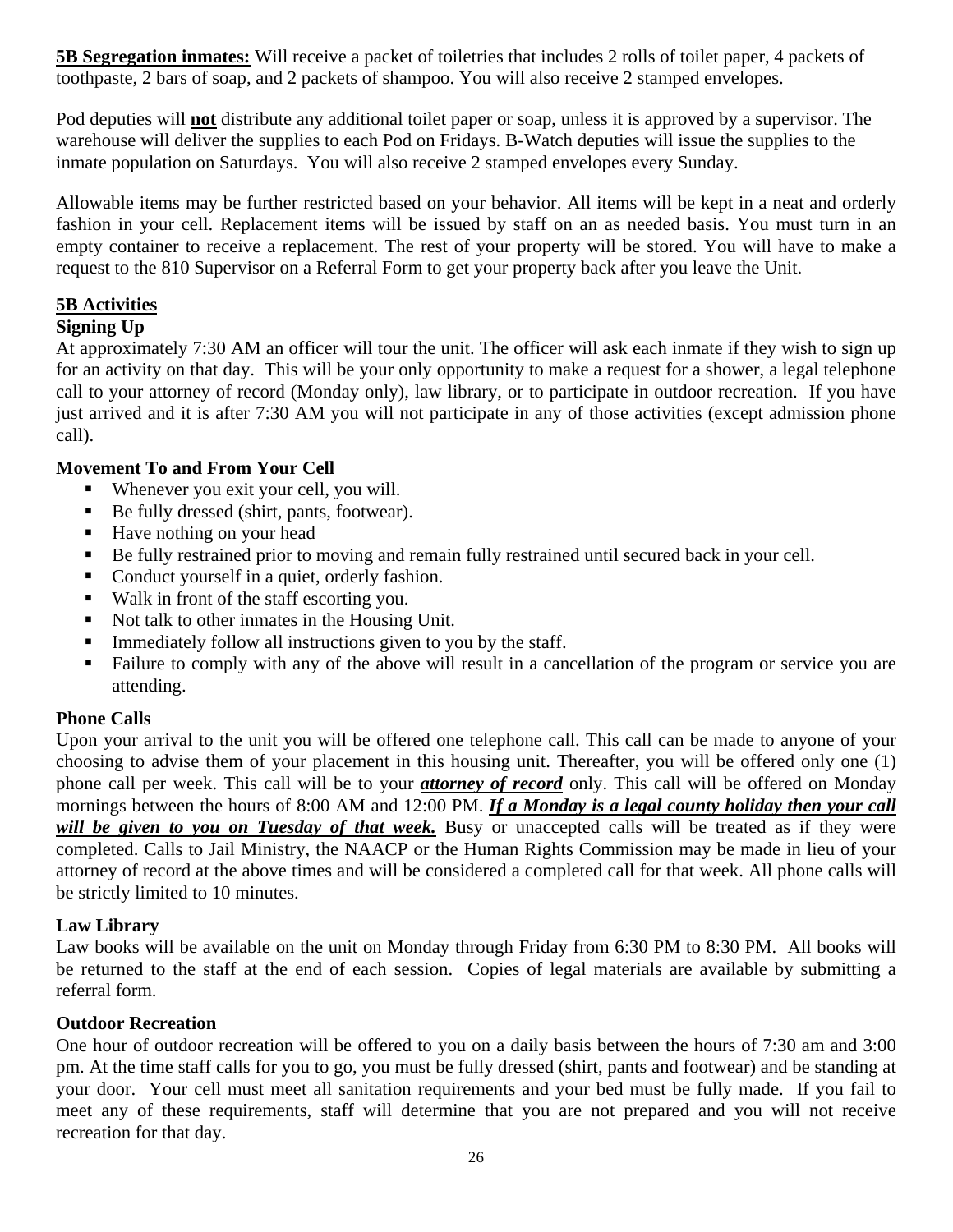## **Meals**

You must eat in your cell. All food shall be either eaten at the time of the meal or left on your tray. There is no storing of food items from meal trays. Trays and eating utensils will be picked up immediately after each meal.

#### **Religious Activities**

Same as general housing (unless restricted during a disciplinary hearing), refer to Inmate Handbook.

#### **Showers**

Showers will be offered on an odd and even basis. Inmates housed in even numbered cells will be offered showers on even days. Inmates in odd numbered cells will be offered showers on odd days. All showers will be strictly limited to 15 minutes.

#### **Visitation**

Contact Visitation will be available Tuesday & Thursday between 9:30 pm & 10:30 pm only. If by the determination of the Chief or his designee, you are **restricted to Secure Visitation Only**, such visits will be made available Tuesday & Thursday at 7:00 am. These times can change at the discretion of the Sheriff's Office. When called for your visit your cell must meet all sanitation requirements and your bed must be fully made. You must be fully dressed (shirt, pants and footwear) and be standing at your door. Failure to meet any or all of these standards will result in your visit being cancelled.

#### **Cell Inspections:**

Random cell inspections may be conducted at any time. Inmates will be handcuffed and brought out of their cell and a thorough inspection to determine compliance with all regulations will be conducted.

| <b>Activity Schedule:</b> | Time Table                 |               |                             |
|---------------------------|----------------------------|---------------|-----------------------------|
| 6:00 AM                   | Wake up - shave – make bed | 3:00 PM       | Watch change-count          |
| 7:00 AM                   | Watch change - count       | 3:30-10:00PM  | Showers-odd/even basis      |
| 7:05-7:30 AM              | <b>Breakfast</b>           | 5:00 -5:30 PM | Dinner                      |
| 7:00-8:30 AM              | Cleanup - program sign-up  | 5:30-6:30 PM  | Cleanup, cell maintenance   |
| 7:30 AM - 3:00 PM         | Recreation                 | 6:30-8:30 PM  | Law library (Mon - Fri)     |
| 8:00 AM-12:00 PM          | Legal Phone calls-Monday   | 9:30-10:30PM  | Contact visitation Tue Thur |
| 11:00-11:30 AM            | Lunch                      | 11:00 PM      | Watch change-count          |
| 11:30 AM-2:30 PM          | Cleanup, cell maintenance  | 11:30 PM      | Lights out                  |

## **5B Services**

**Laundry Exchange** will be conducted following the same schedule as the other housing units.

**Mesh Bags** will be handled following the same schedule and rules as the other housing units.

**Medical and Mental Health Services** is the same as general housing, refer to Inmate Handbook.

**Commissary** orders will not be filled or accepted during your stay in this unit.

**Haircuts-** While housed in this unit such requests will need to be made through the referral system. Each request will be considered on a case by case basis. Honored requests will be granted when there is a valid penilogical or judicial need.

#### **31. State Sentence**

If you are sentenced to a New York State Correction Facility while you are here, there are several things that will occur prior to you leaving our facility. You must be fingerprinted again, using a special card, which is required upon your admittance to a State Facility. The New York State Department of Corrections restricts the amount and type of property you can bring with you. The only items you will be allowed to possess upon admittance is a watch (not to exceed \$50.00 in value), a Wedding band (not to exceed \$50.00 in value, no stones or protrusions and it will be kept in the Head Clerks office until a copy of your marriage license is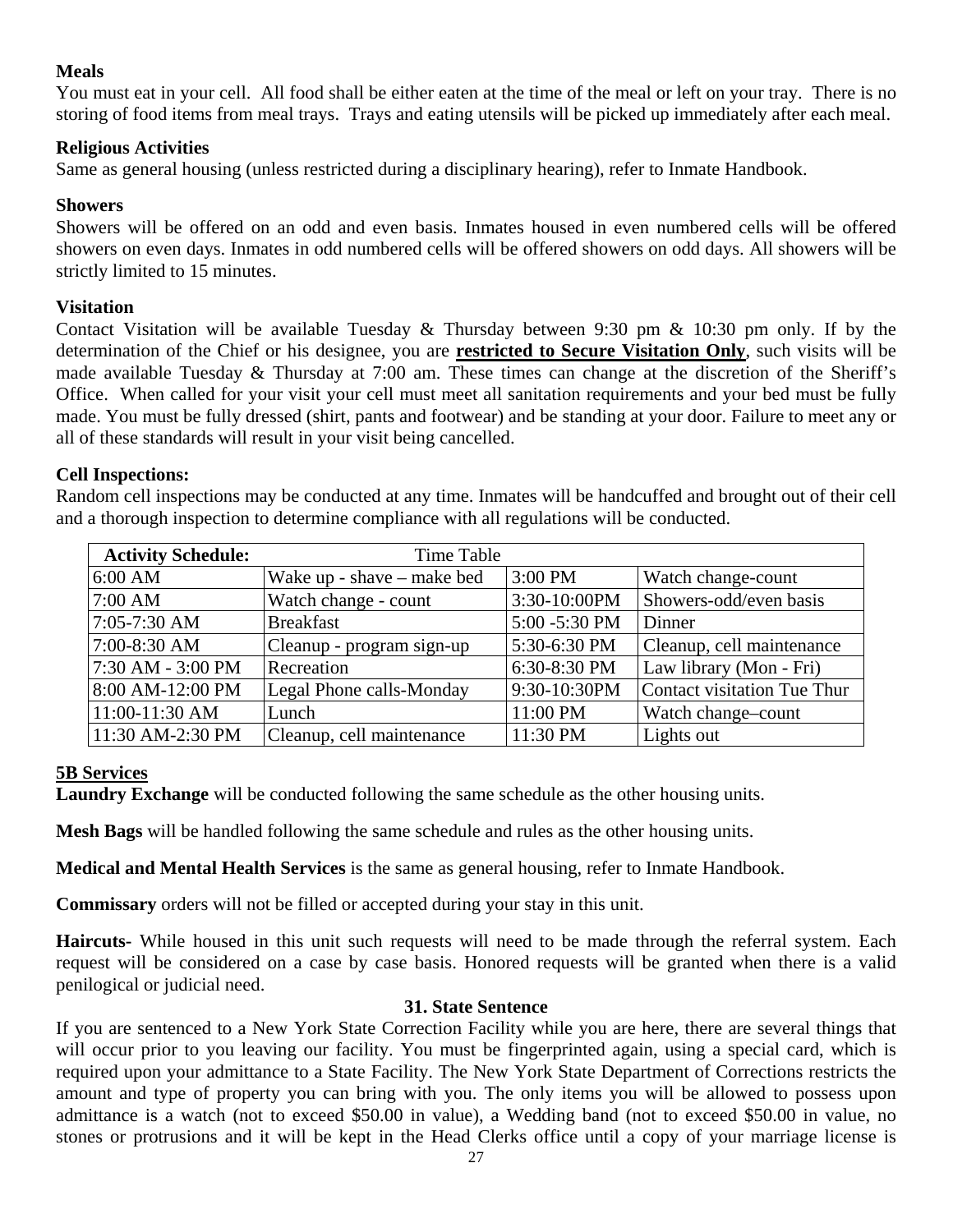obtained) and religious medals on a chain (not to exceed \$50.00 in value, no stones or protrusions, no bigger then 2 inches in diameter and must be white metal, no yellow metal). Legal and religious books, religious articles and legal paperwork will be accepted when transported. All other articles you posses must be left behind. We will have you sign a form which authorizes us to release your property to any two people you wish. If those people do not pick up your property within sixty (60) days, the property will be destroyed.

Once you have left our facility, we will not forward any mail or packages you receive here. We will return any mail or package addressed to you to the US Postal Service as undeliverable.

State inmates housed in the Justice Center due to an "order to produce" will be transported back to their respective state facility upon conclusion of their court appearance and upon the next available trip to that state facility.

## **32. Alternative Housing**

# **Jamesville Annex Housing**

Inmates will be held responsible for all the rules listed in this Justice Center Inmate Rule Book while housed at the O.C.D.C. Annex. **Additionally, Inmates housed at the Annex will also be responsible for the following Annex rules:** 

# **General Rules**

- 1) Bunks will be assigned by the Deputies.
- 2) Inmates will remain on their bunks from 2230 hours until 0700 hours daily, unless otherwise directed by the staff. (Exception granted for bathroom use. You must obtain permission from the deputy to use.)
- 3) Use of the hot pot and refrigerator is not allowed from 2200 hours until 0700 hours daily.
- 4) The refrigerator may be used by the inmates in the unit to store unopened bottles containing water or soda that is purchased from Swanson Commissary. Nothing else is to be stored in the refrigerator (food or beverages delivered with the inmate meal).
- 5) Nothing is to be placed in the freezer and any items found in the freezer will be confiscated and disposed off.
- 6) All out-going mail, commissary slips, and referral slips must be placed in the appropriate box by 2200 hours daily.
- 7) No walkmans are allowed in the Day Area.
- 8) Only county issued cups can be used for obtaining dinner drinks.
- 9) No photos are allowed on cabinets, affixed to cabinets, in the bunk to include the walls.
- 10) Clothing is not allowed to be hung over bunk walls. Inmates needing to hang towels or wet clothing can hang items over the end of their bunks.

# **Clothing**

Inmates must be fully dressed when leaving the sleeping area and in the dayroom. Do-rags can only be worn while on your bunk, in the bunk area, or behind the wall.

# **Telephones**

A sign-up list may be used by the Deputy to ensure equal access to the phones by all inmates. There will be NO eating or drinking while talking on the phones.

# **Shower / Bathroom**

Only two inmates are allowed in the shower / bathroom area at a time. No inmate will shave, groom, bathe, or maintain the personal hygiene of another inmate. Showers close at 1400–1515 hours and 2200 hours.

# **Visitation Friday and Saturday 1100 to 1400 hours.**

Inmates are to walk in a single file on the walkway and refrain from talking to, or yelling at other inmates in the Recreation yard. Failure to do so may result in the cancellation of the visit.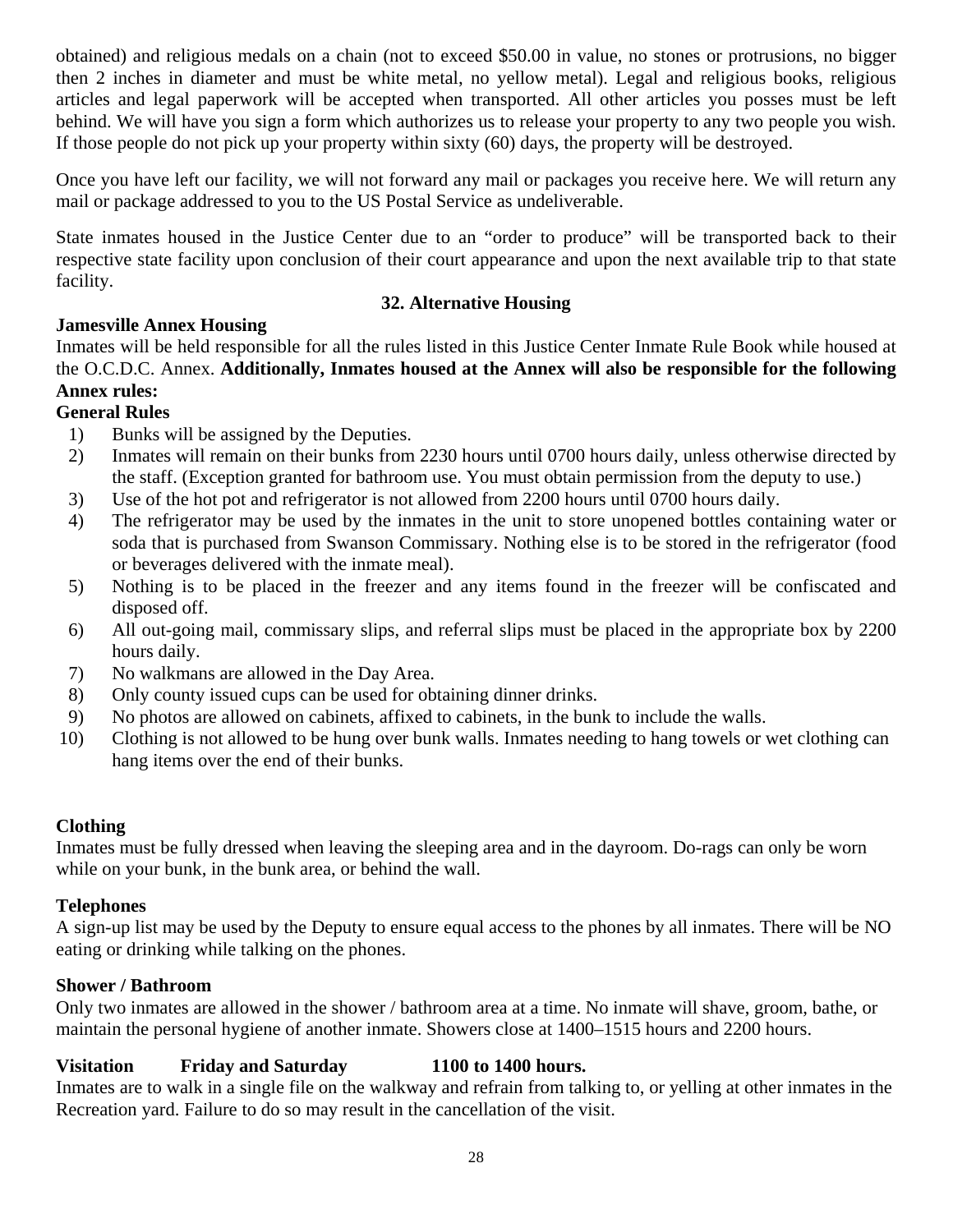#### **Recreation**

Additional time in the recreation yard for games is at the discretion of the Deputy. Yelling from the recreation area will not be tolerated. No shower shoes, bare chests, walkmans, food, or drinks are allowed in the recreation yard.

#### **33. When You Leave**

When you are released from the Justice Center, there are a few things that you must take care of. First you will need to completely remove all your personal property from your cell. Your housing pod deputy will then conduct an inspection of your cell. This inspection will be done to ensure there has been no damage or vandalism done since you moved into the cell. You will be held responsible for anything that was not reported during your stay or listed on the initial inspection sheet that was completed when you were assigned that cell. You will then be escorted to the Discharge Area in the Booking Unit. The deputy there will check the clothing items and linen that you were issued. If these items are damaged, the officer may deduct money from your financial account to cover the cost of replacing them. Your rulebook must be turned in or you will have \$2.00 deducted from your personal account. You will be given your clothing, property and a reimbursement for your financial account. The deputy will have you sign a receipt. You will then be allowed to exit the Justice Center through the Main Lobby.

#### **34. Community Resource Guide**

This information has been developed by the Onondaga County Residential Service Provider's Group in an effort to help you transition from incarceration to the community. It will provide you with a list of agencies and programs that can help meet your needs.